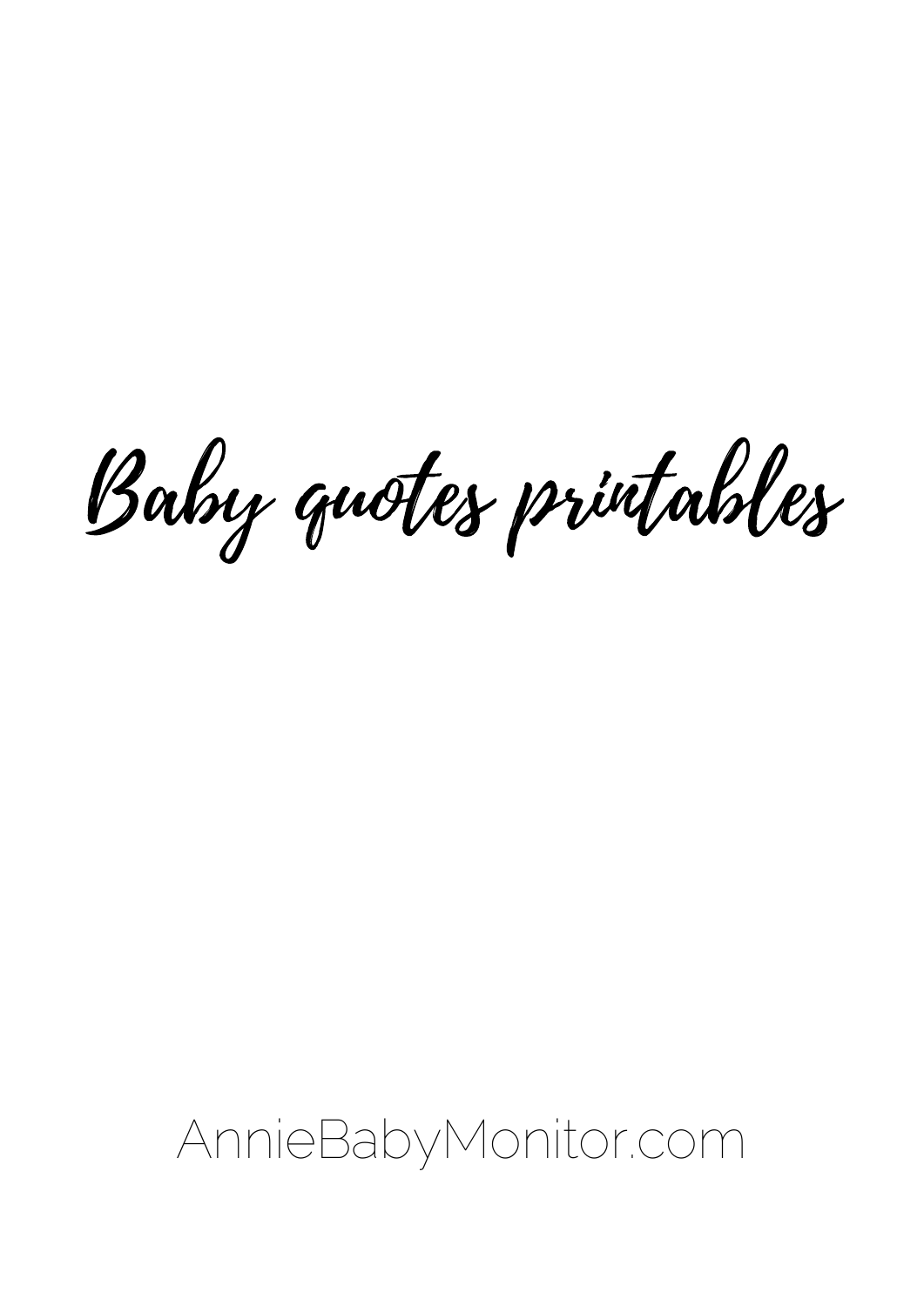

has a special way of bringing out the man in his father and the little boy in his grandfather

- TANYA MASSE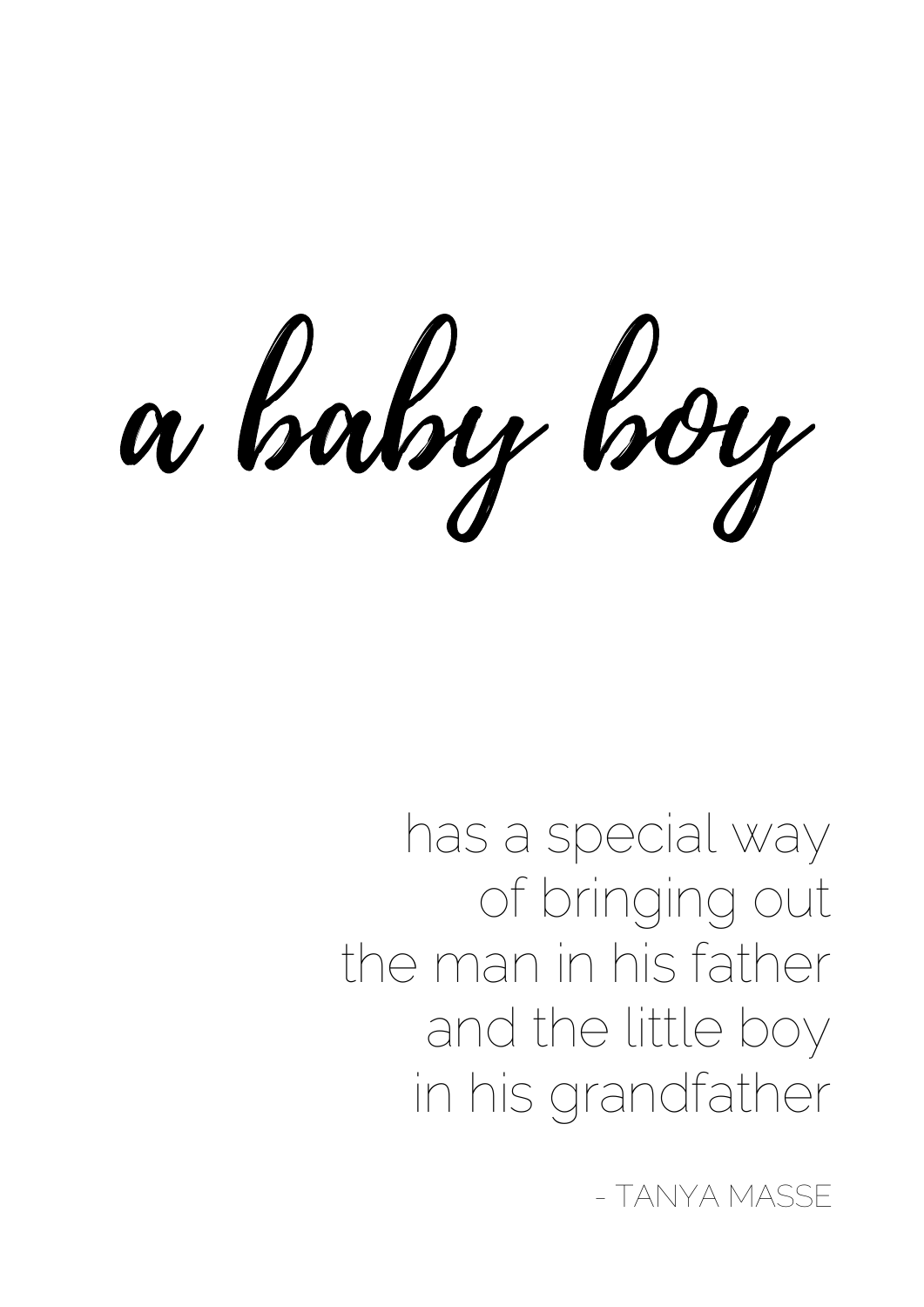

### is a miracle that never ceases to be miraculous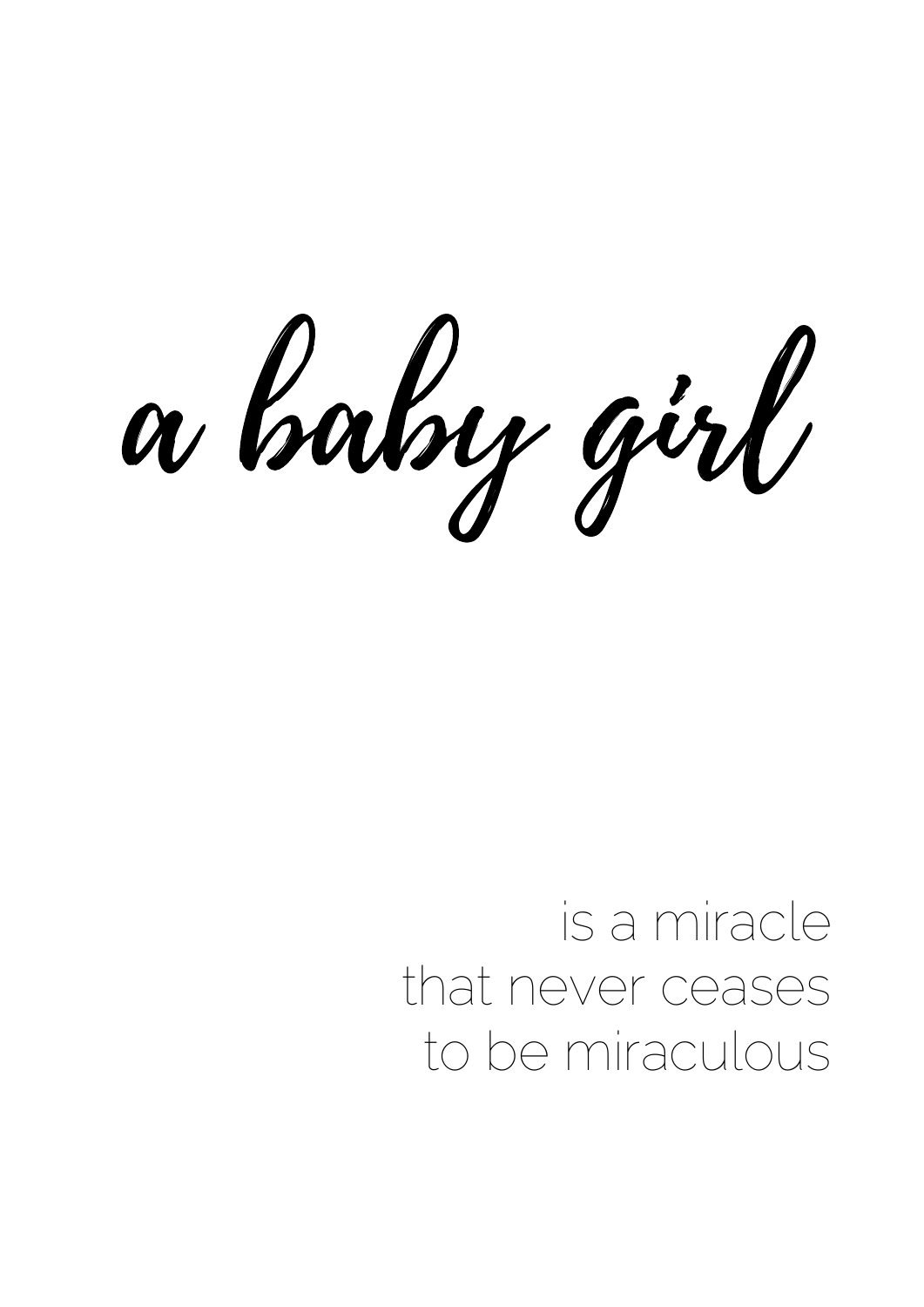



because they look for it

- CHRISTOPHER MOORE -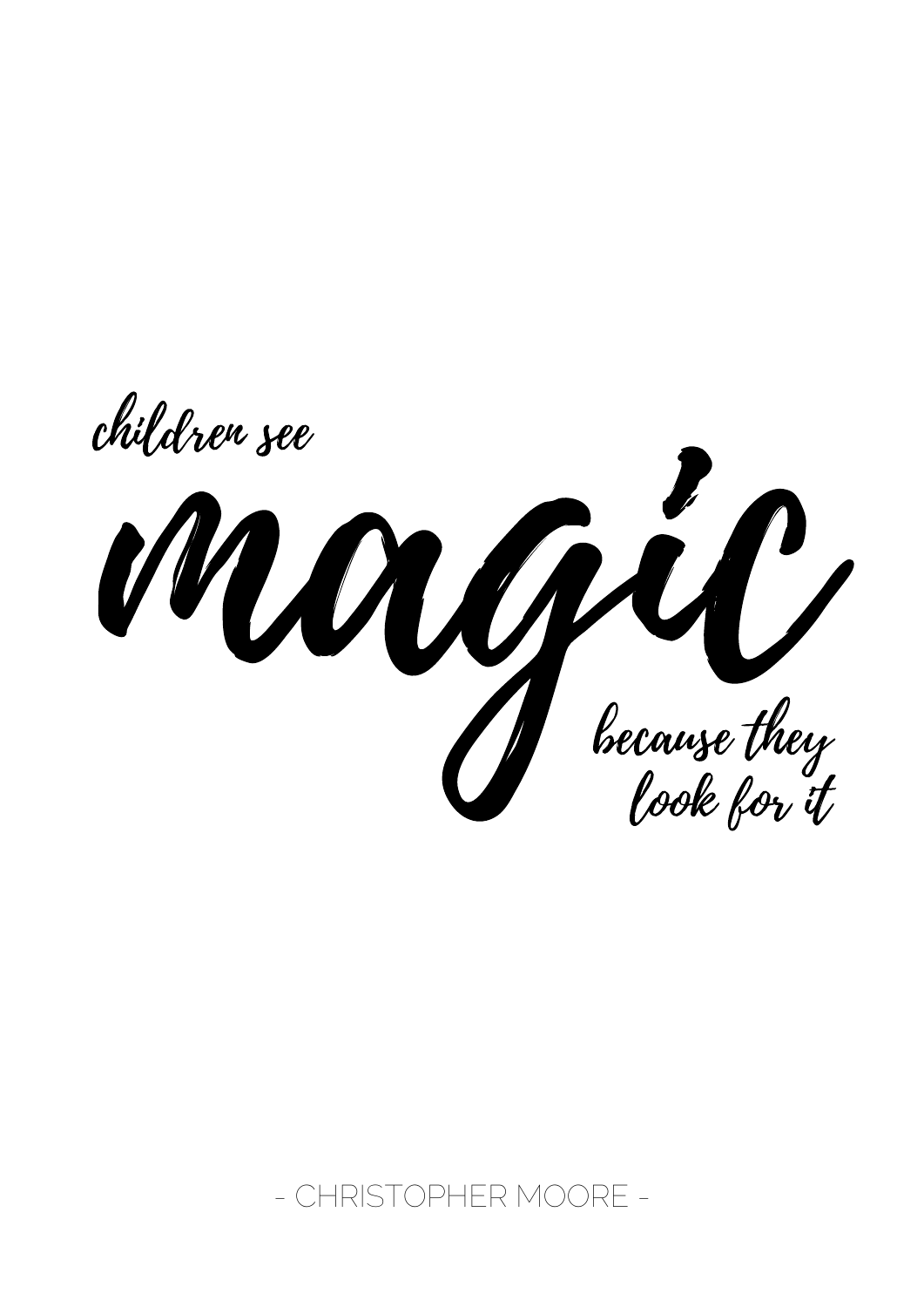my heart the very first moment I helt him was irrevocably gone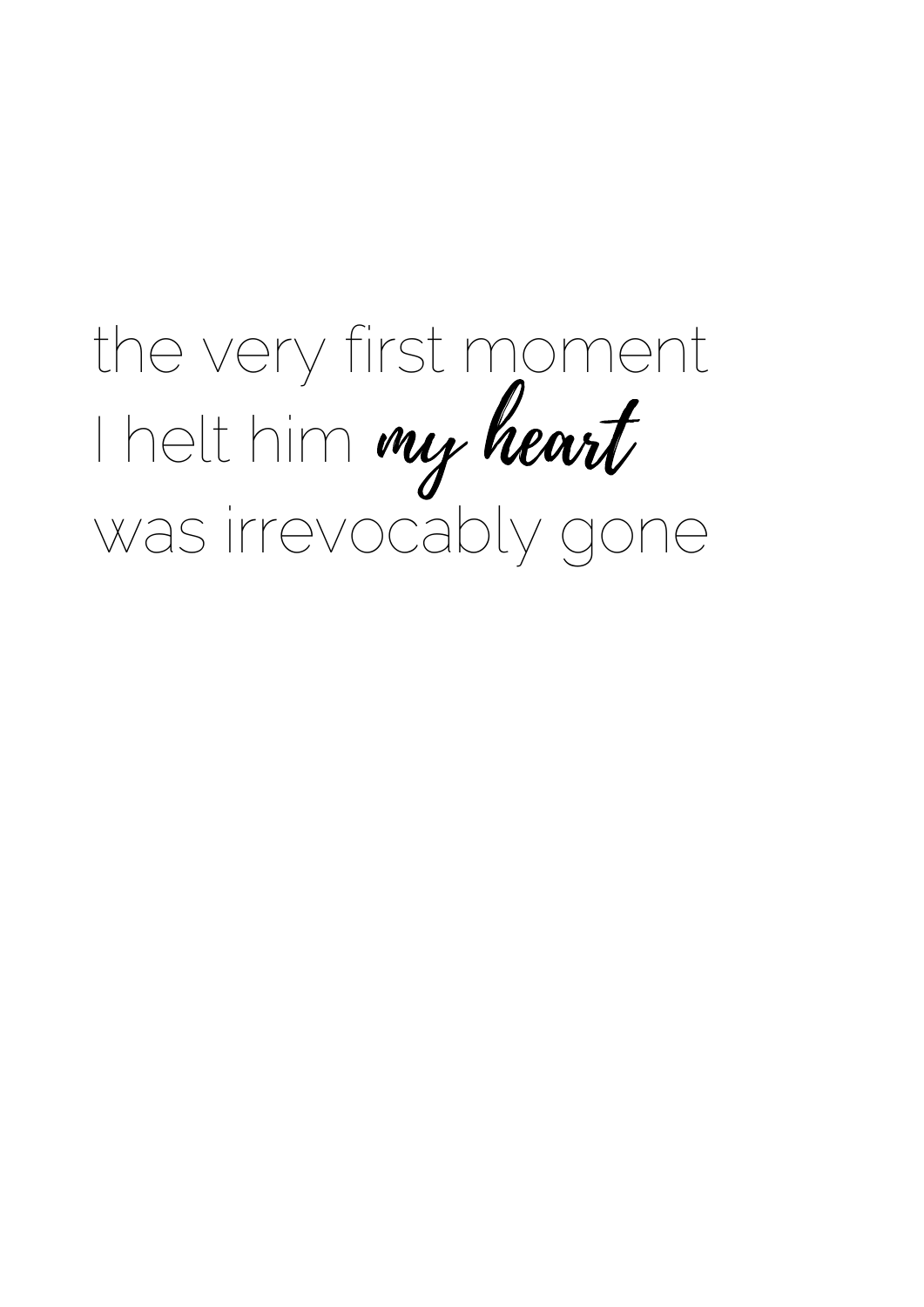the very first moment I helt her my heartwas irrevocably gone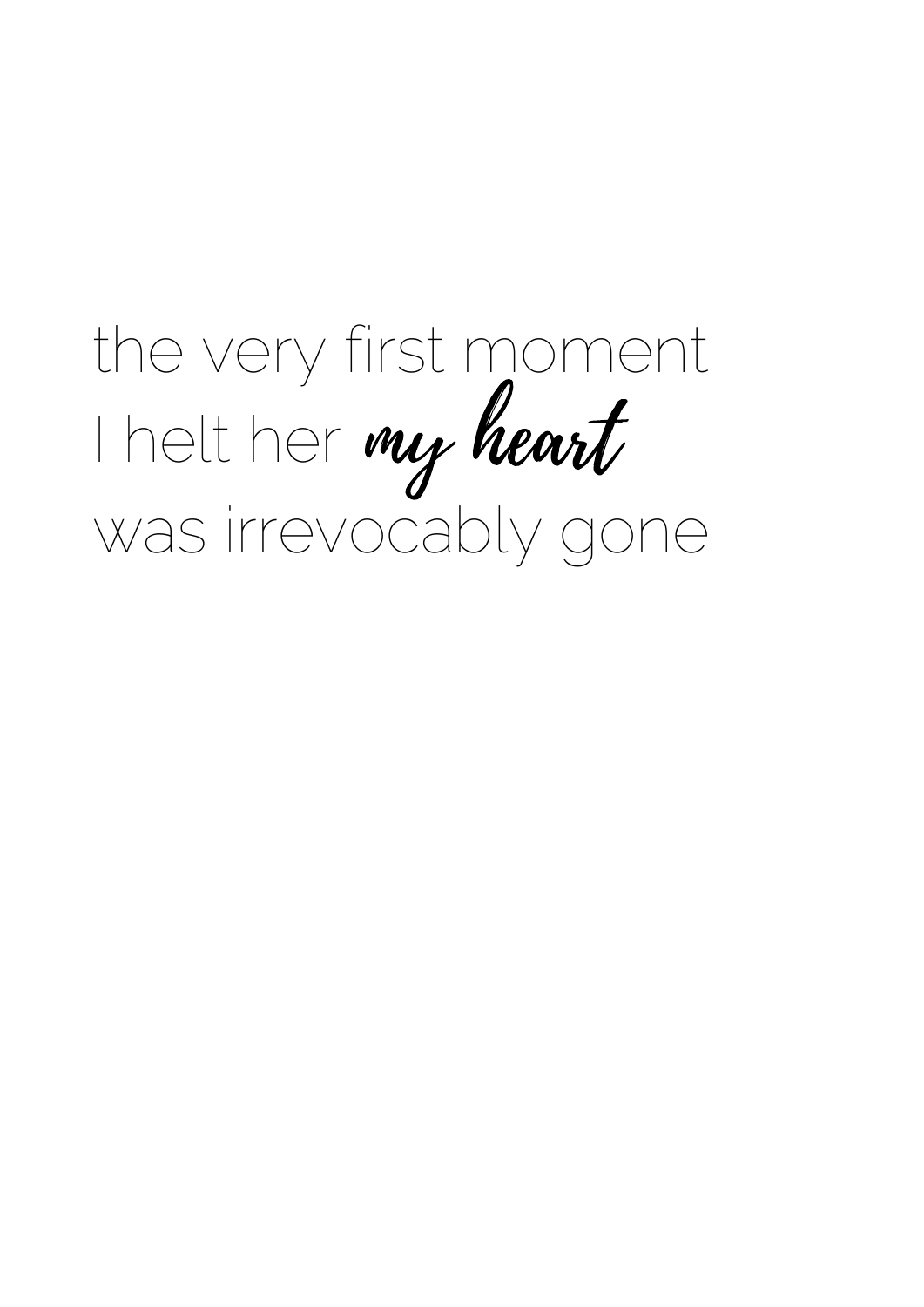for all the things my hands have held the best by far

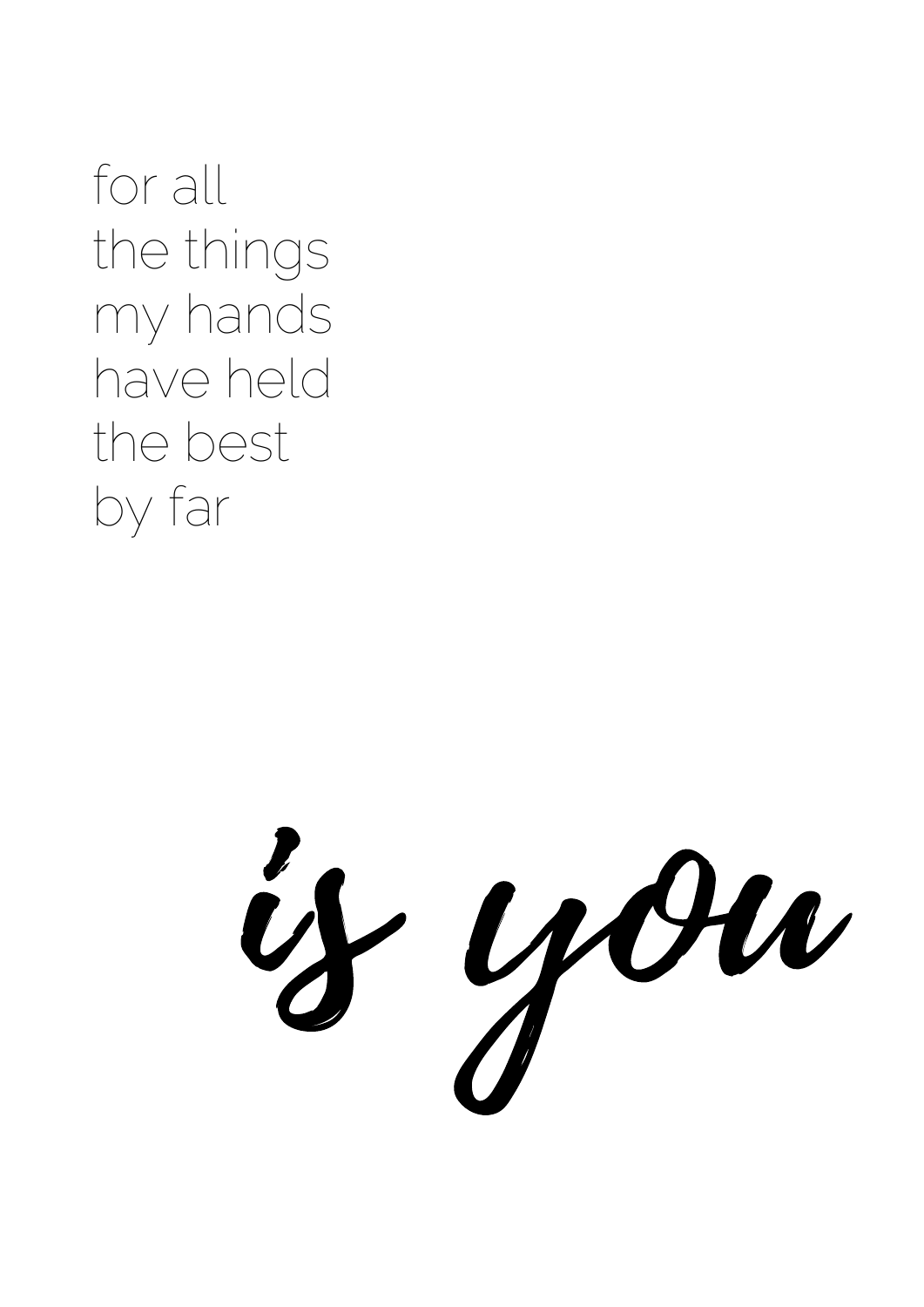





#### andnever outgrows it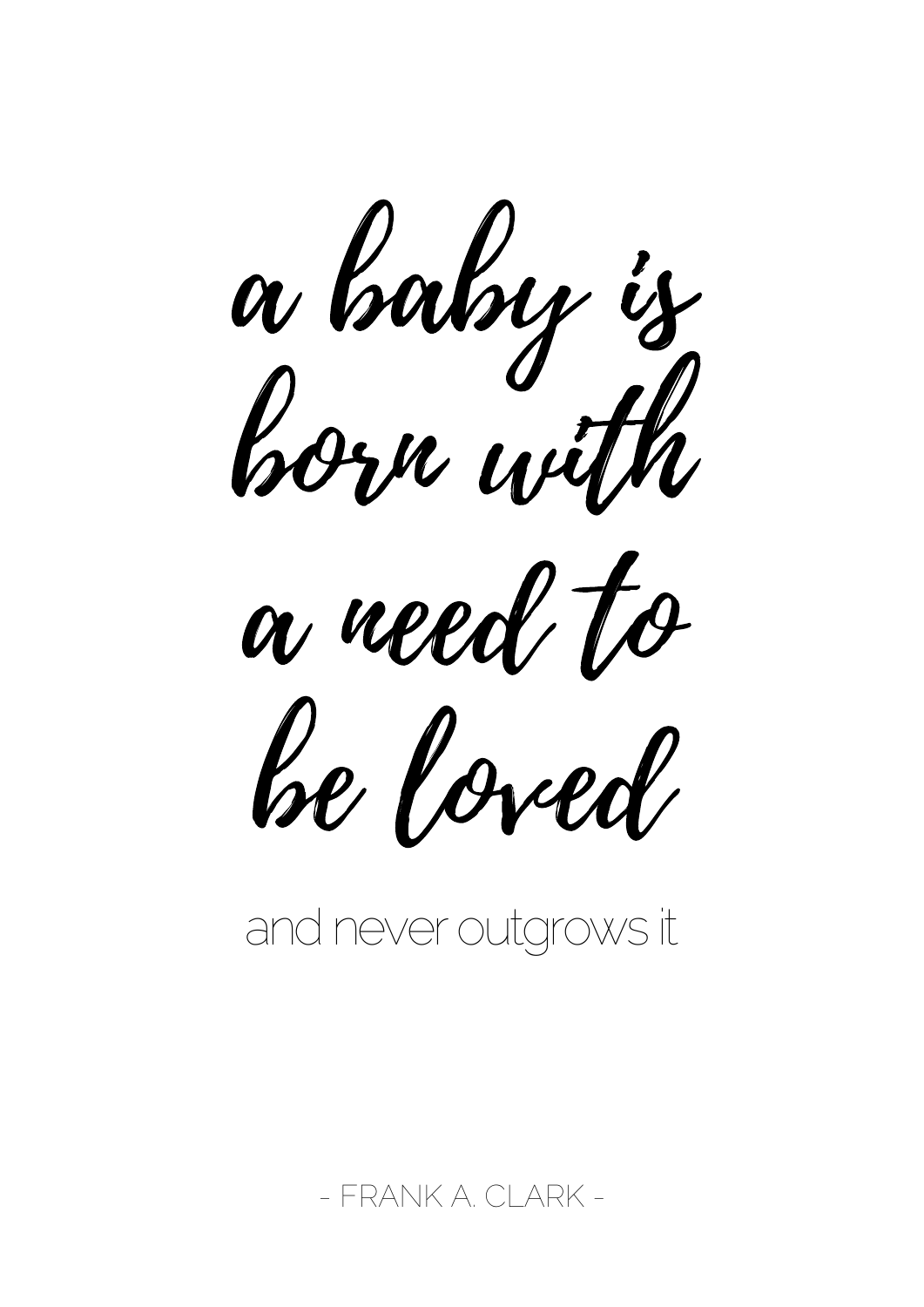sometimes when I need I look into a miracle

I have already created one

and realize my son's eyes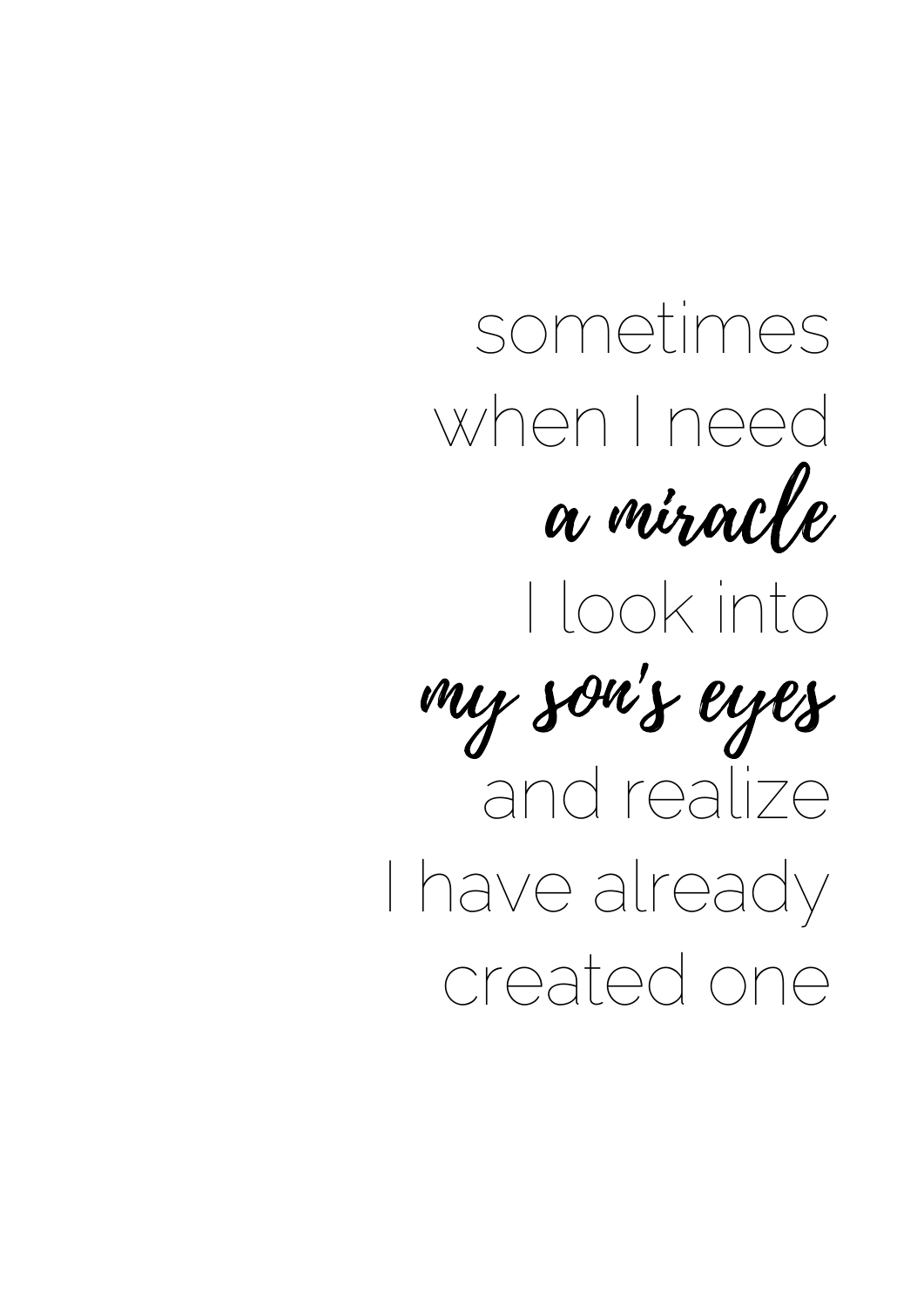I look into

## sometimes when I need a miracle

## and realize I have already my daughter's eyes

created one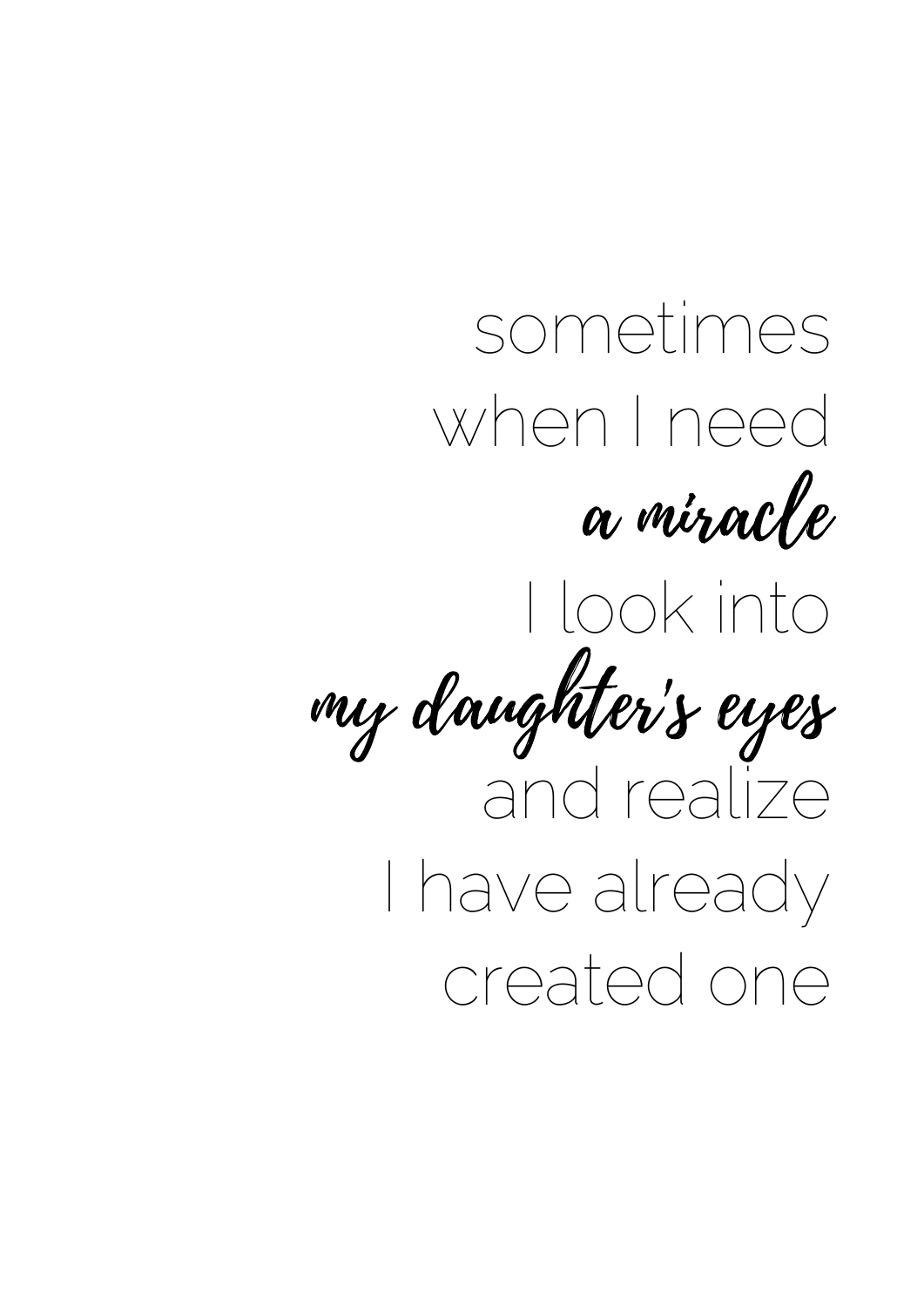# she is fierce

## and though she is but little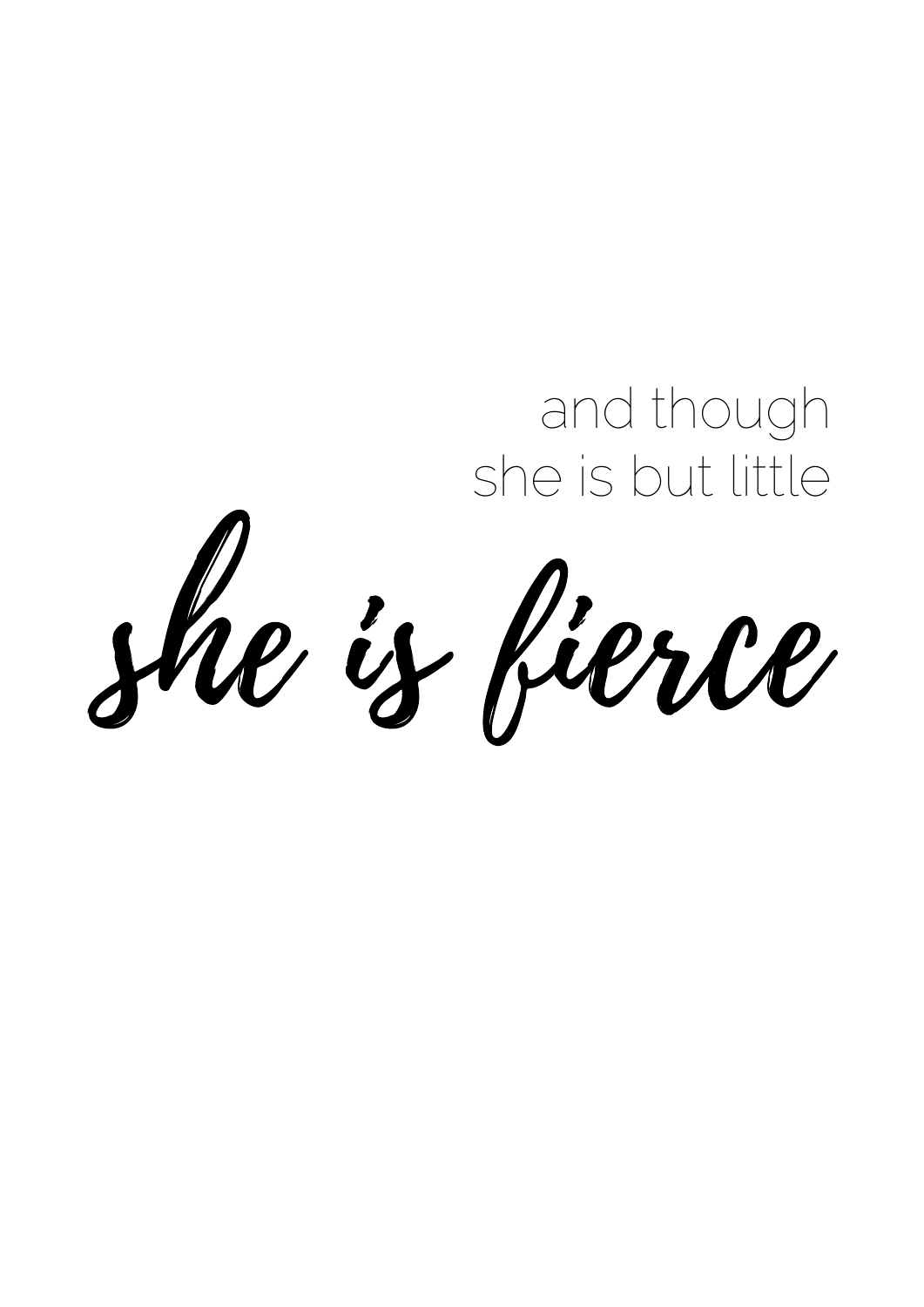

in a field of roses she is a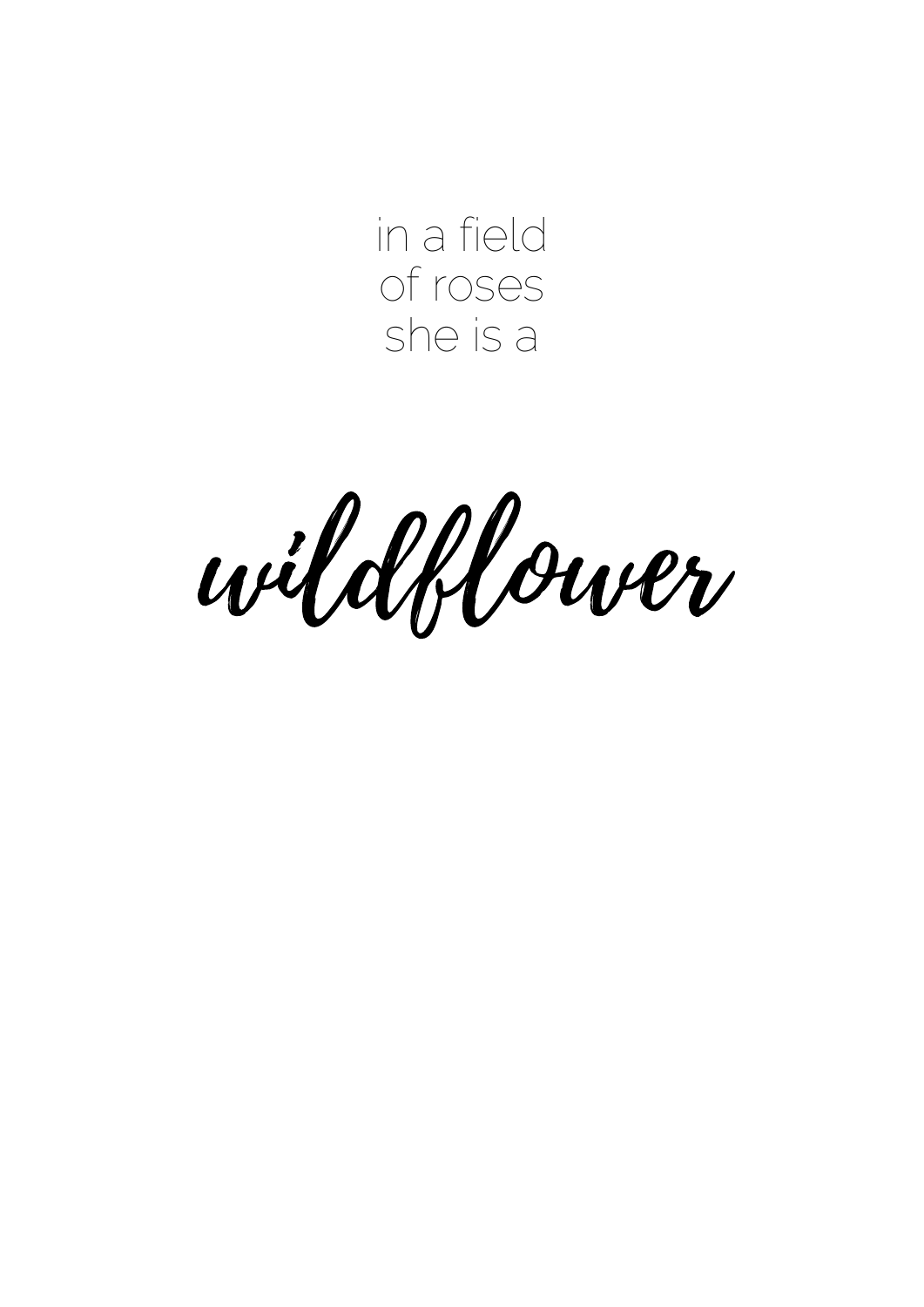# his little hands s tole my hea rt

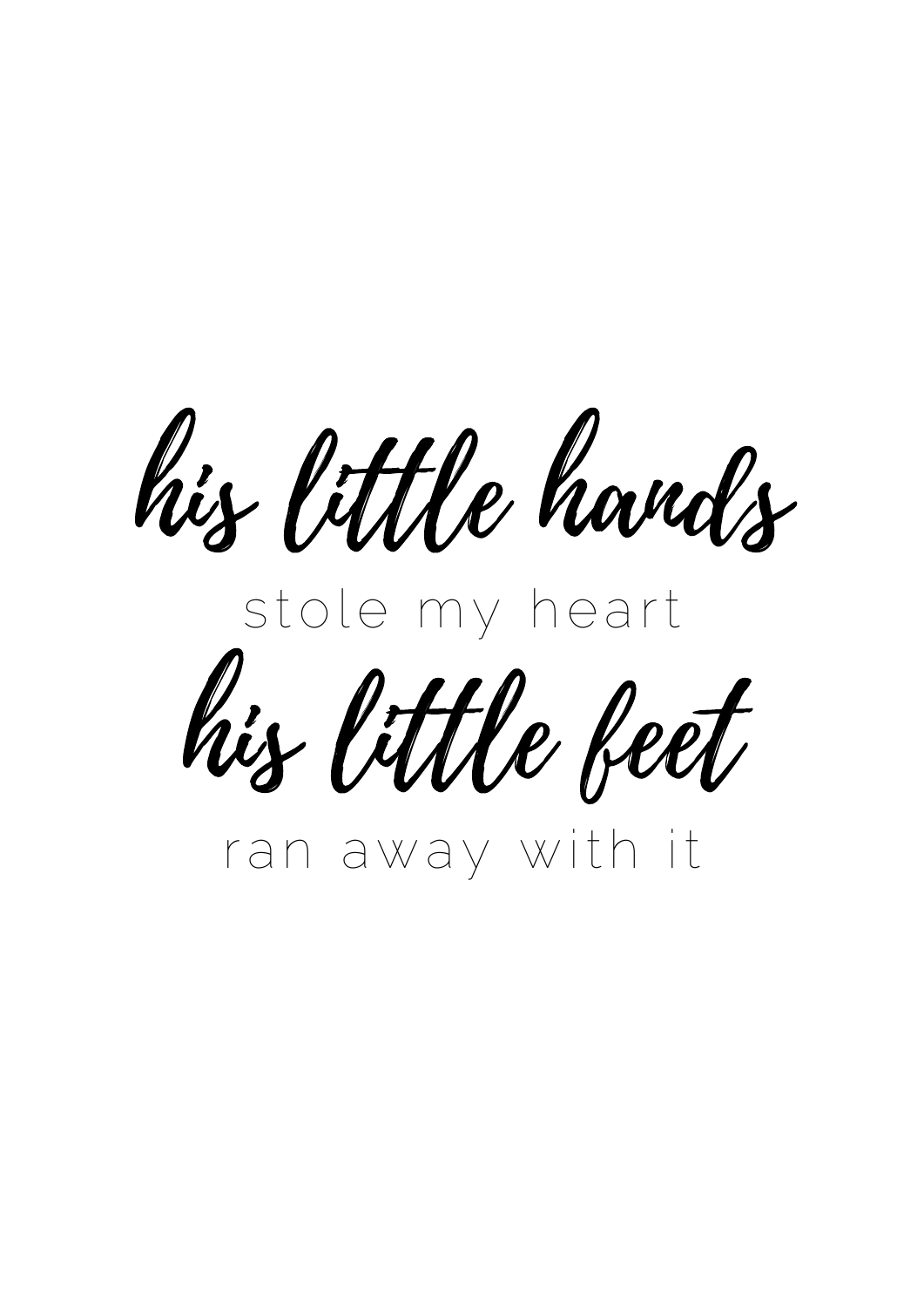# her little hands s tole my hea rt

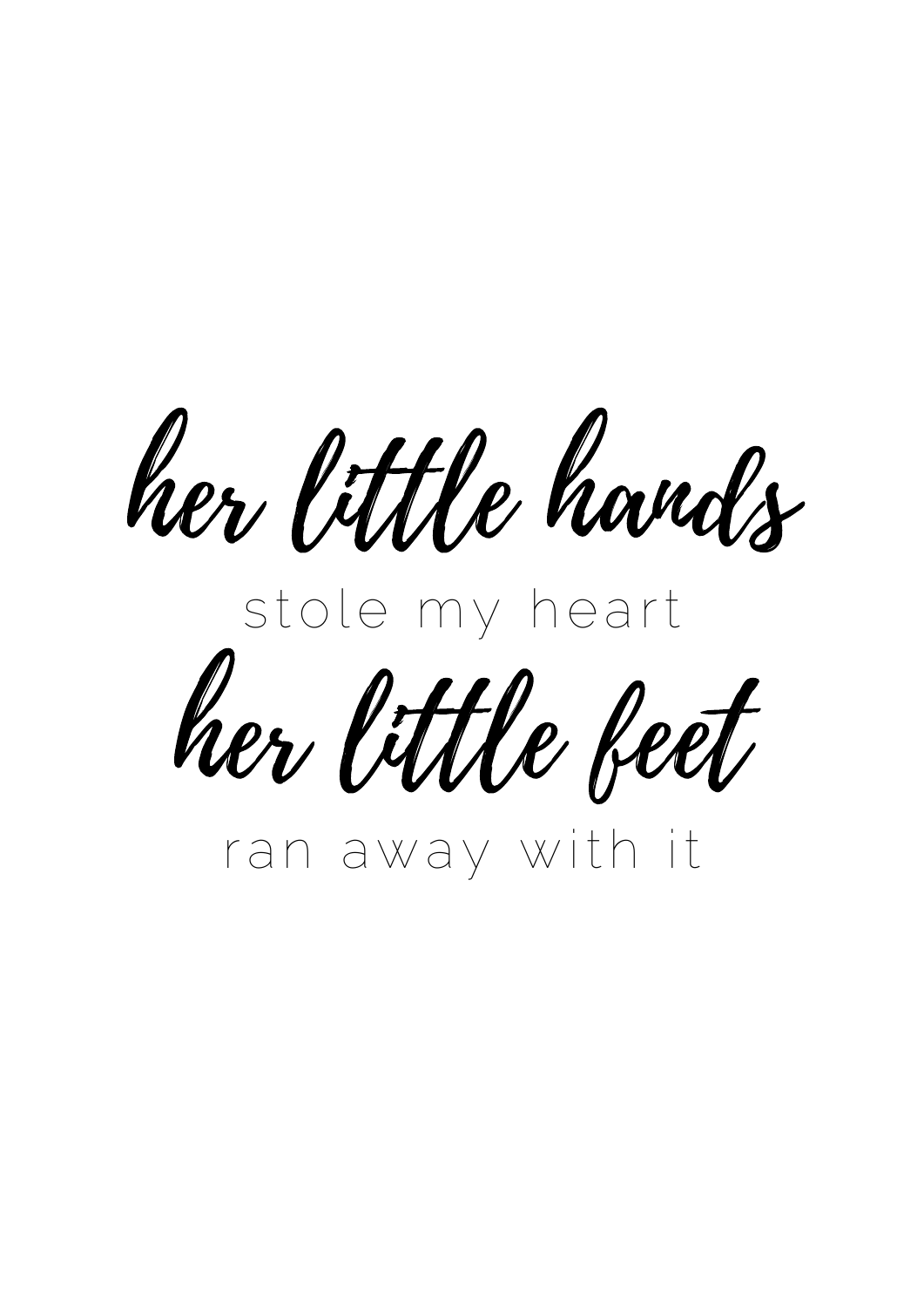



the days shorter the nights longer savings smaller and a home happier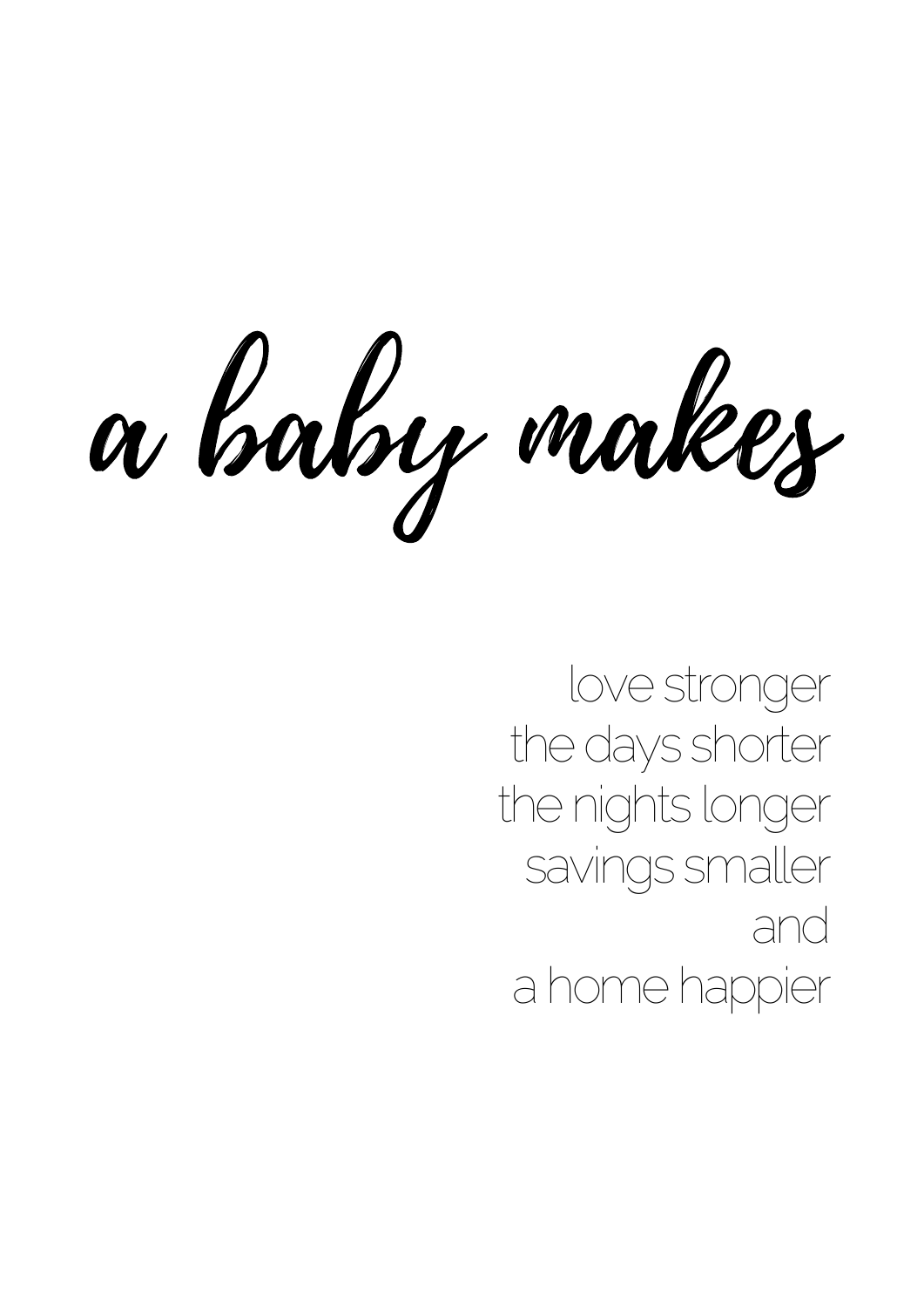## how wonderful life is now that are in the world you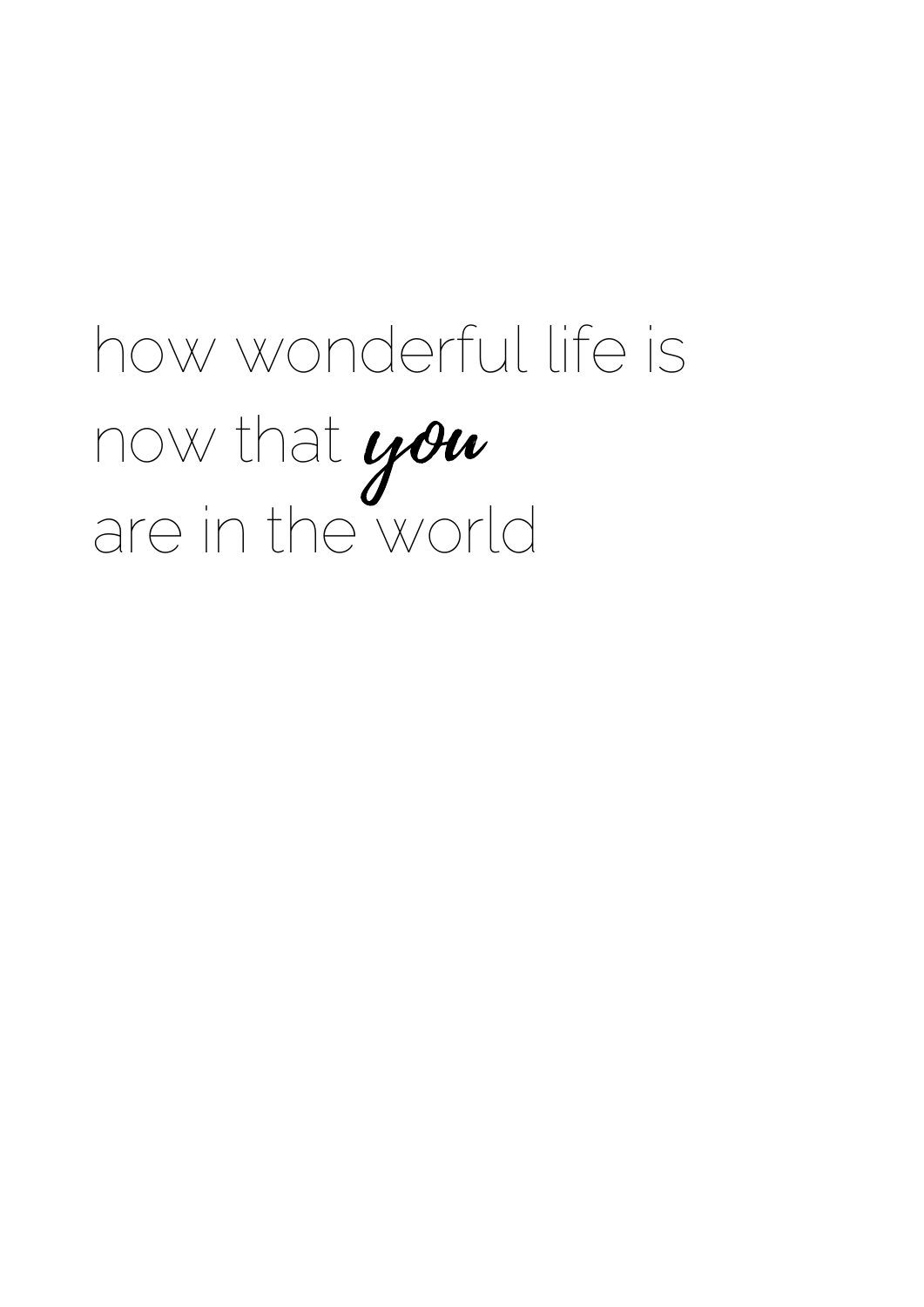all about life

while we try to teach our children

> all about our children teach us what life is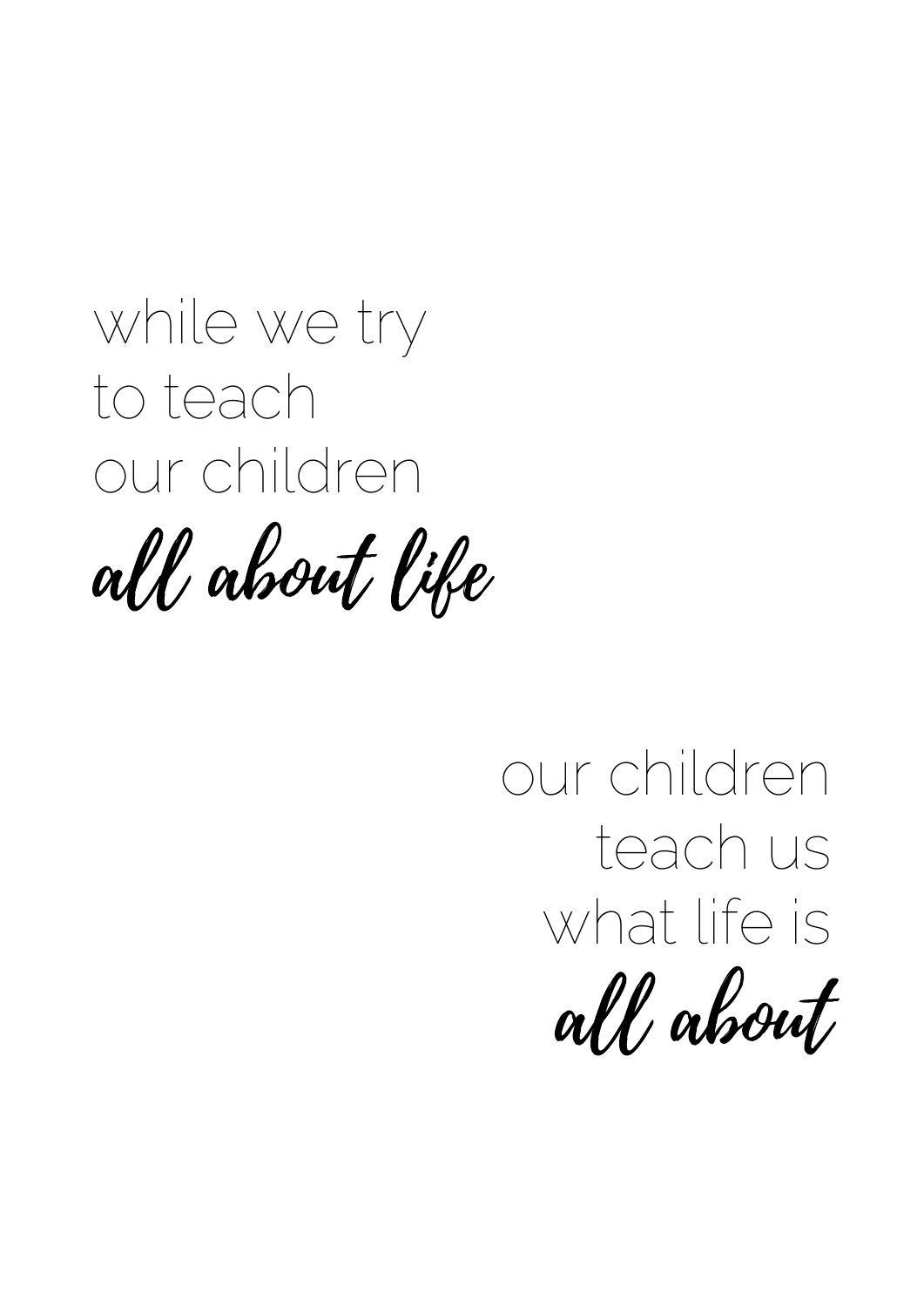we made a wish and you came true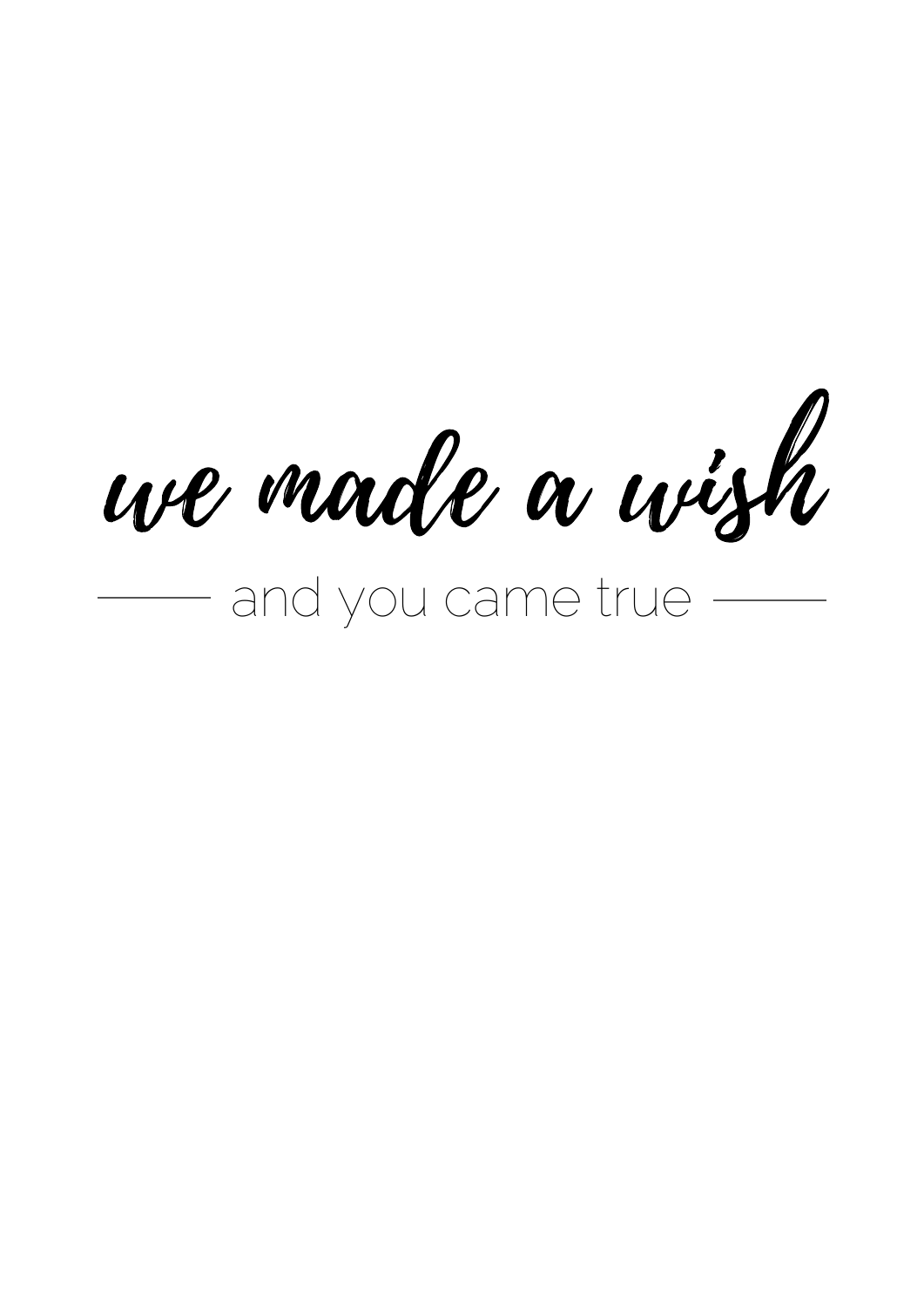#### you 're part of me

I loved you

from the very start you stole my breath away embraced my heart our life together has just b

my little one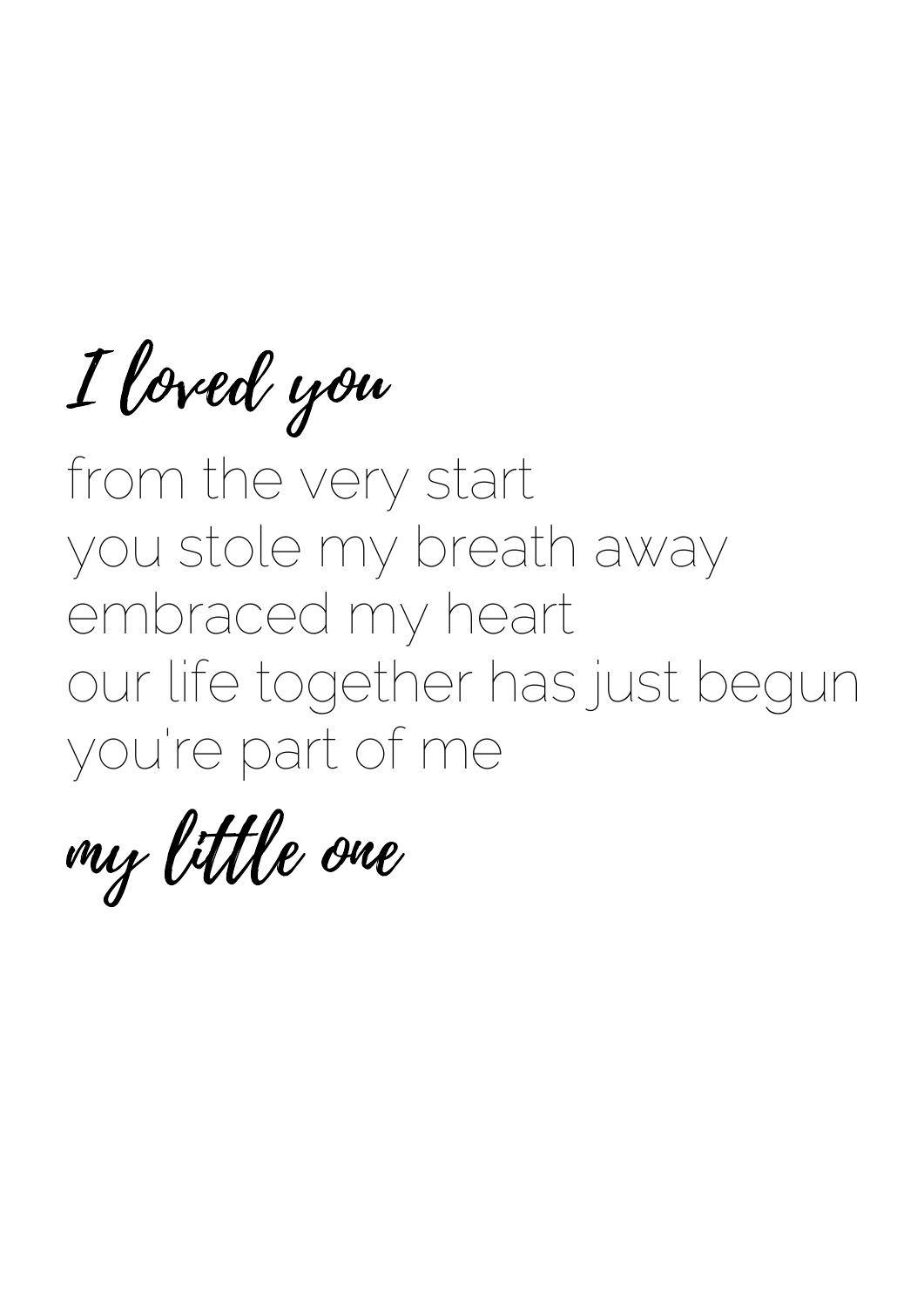

#### - GAYLE WRAY -



#### perfection only exists in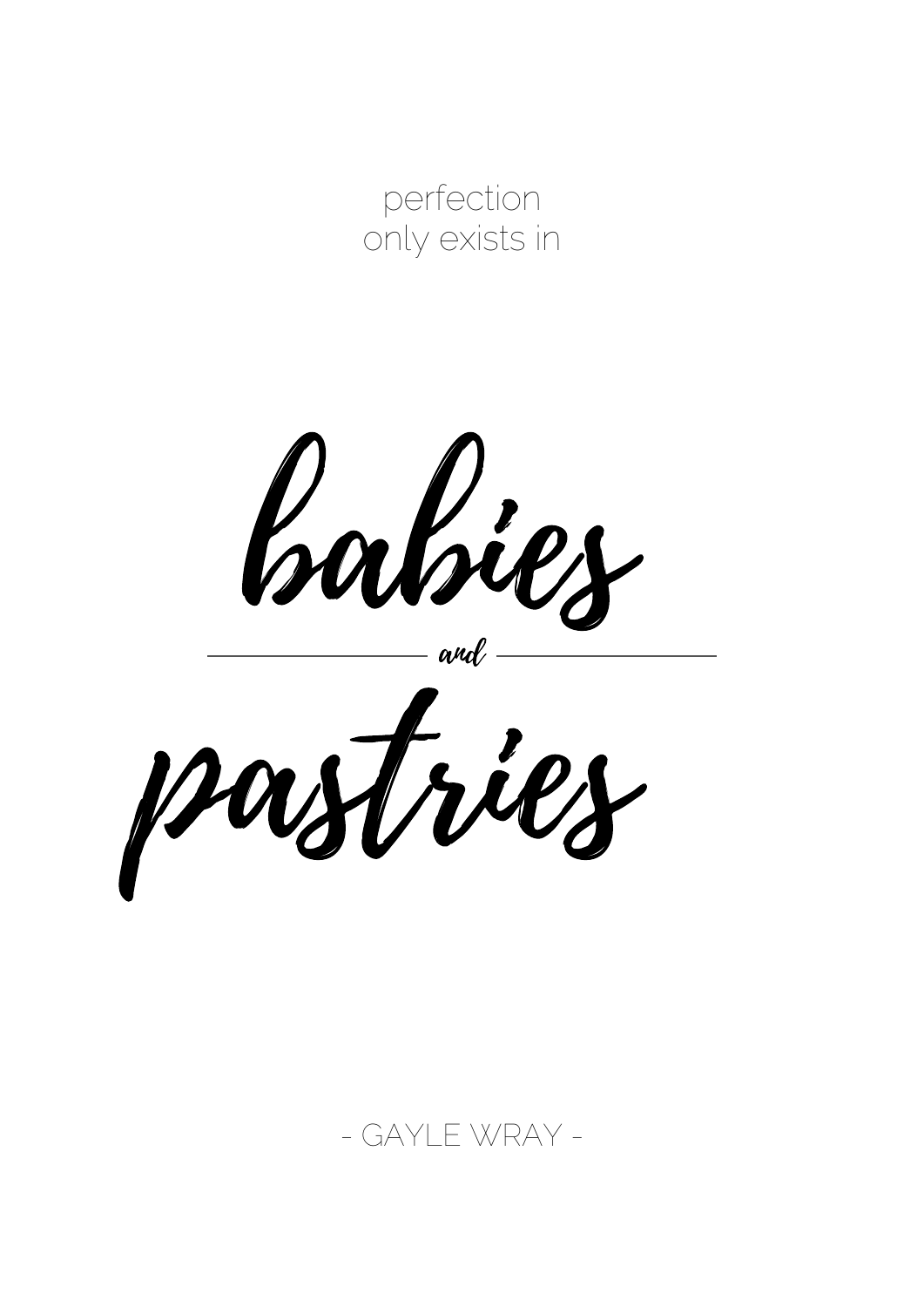

forever to watch you grow to see what you will become a great woman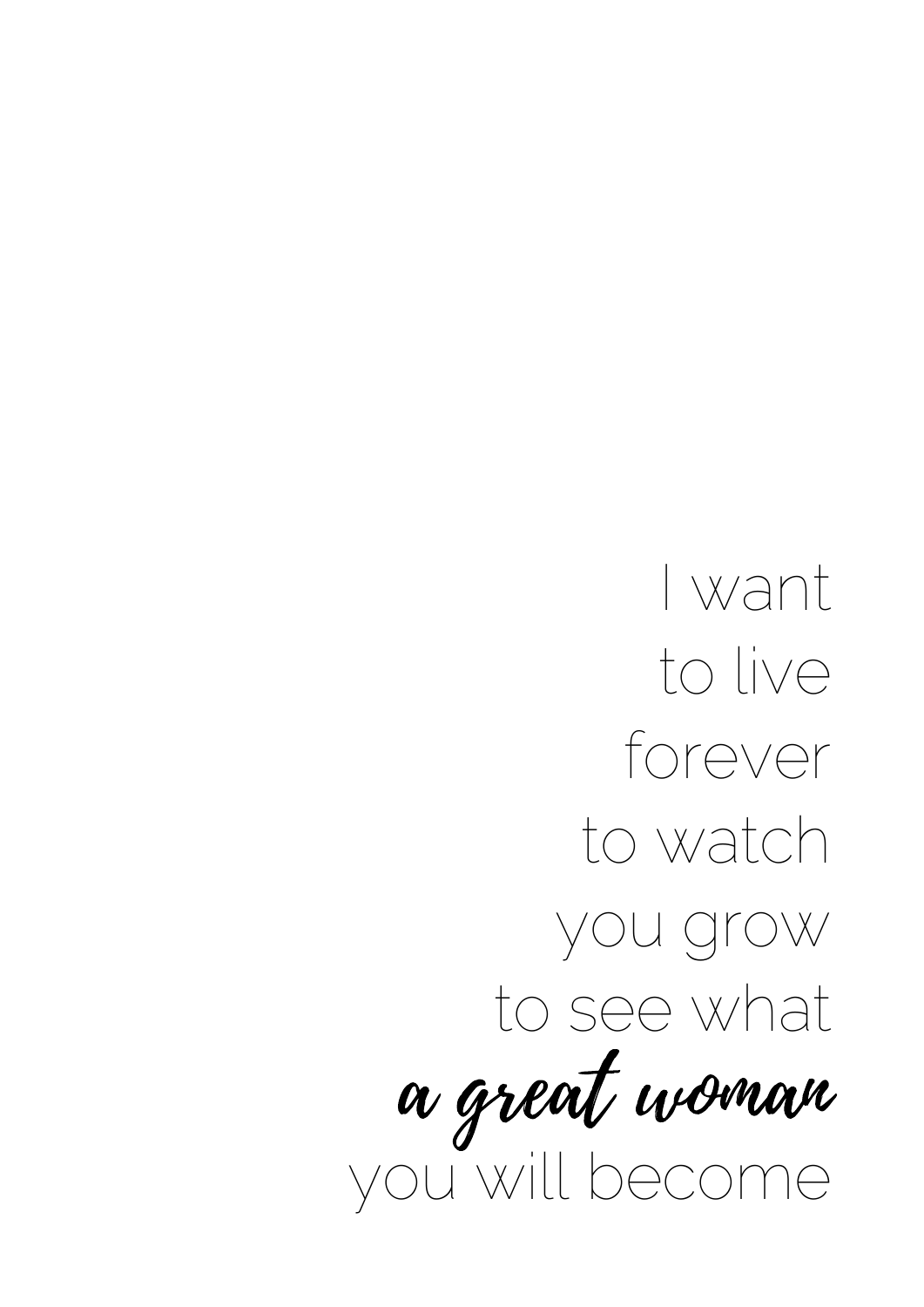

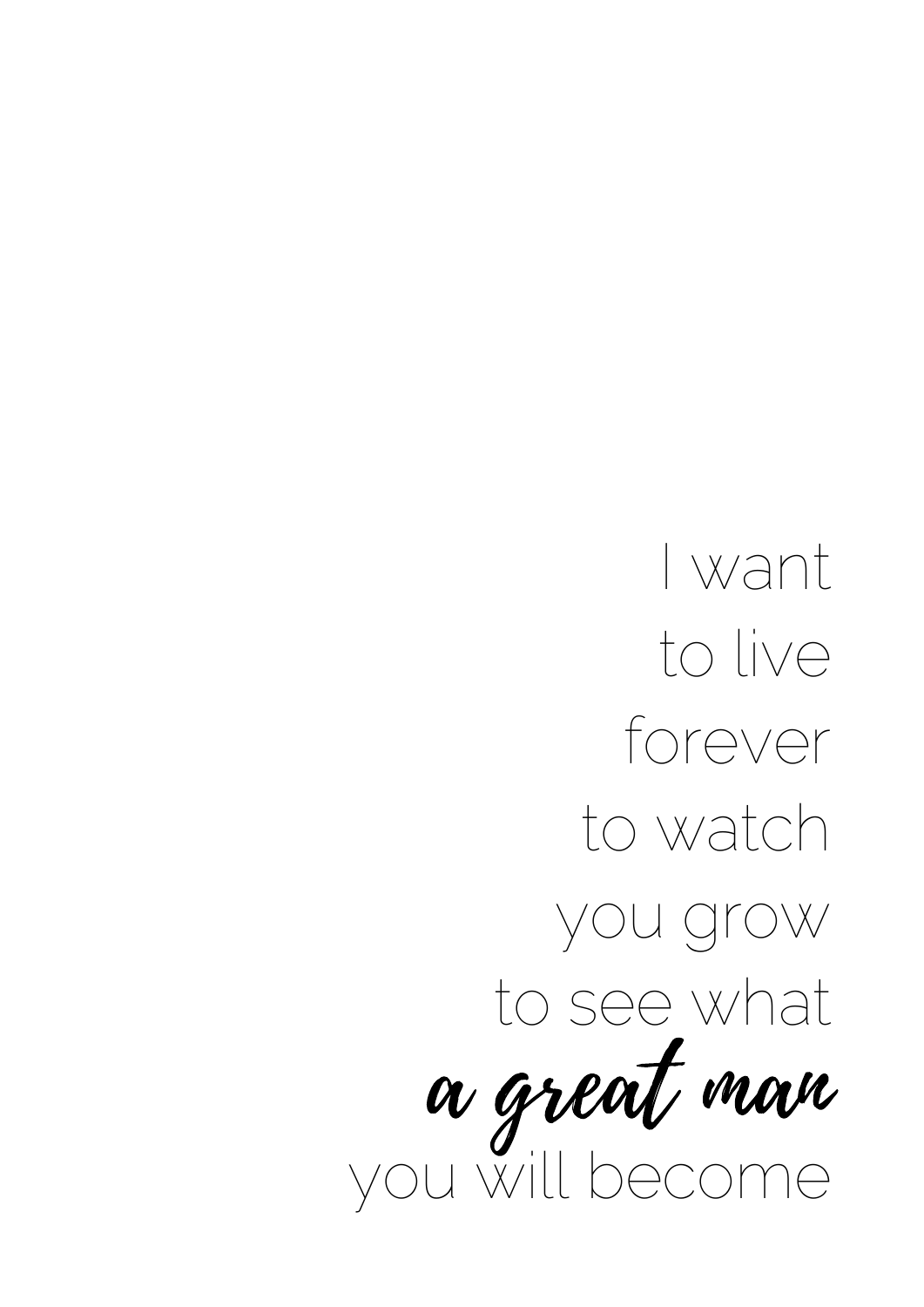a little more

#### before you re not little anymore

- 
- 
- -
- -
- 
- -
- - - -
		-
		-
		-
- 
- 
- 
- 
- 
- 
- 
- 
- 
- 
- 
- 
- 
- 
- 
- 
- 
- 
- 
- 
- 
- 
- 
- 
- - - - -
				-
				-
		-
	-
	-
	- -
		-
		-
		-
		-
	-
	-
	-
	-
	-
	-
	-
- - -
	- -
		- -
			-
- 
- - - - -
- 
- 
- 
- 
- 
- 
- 

let me love you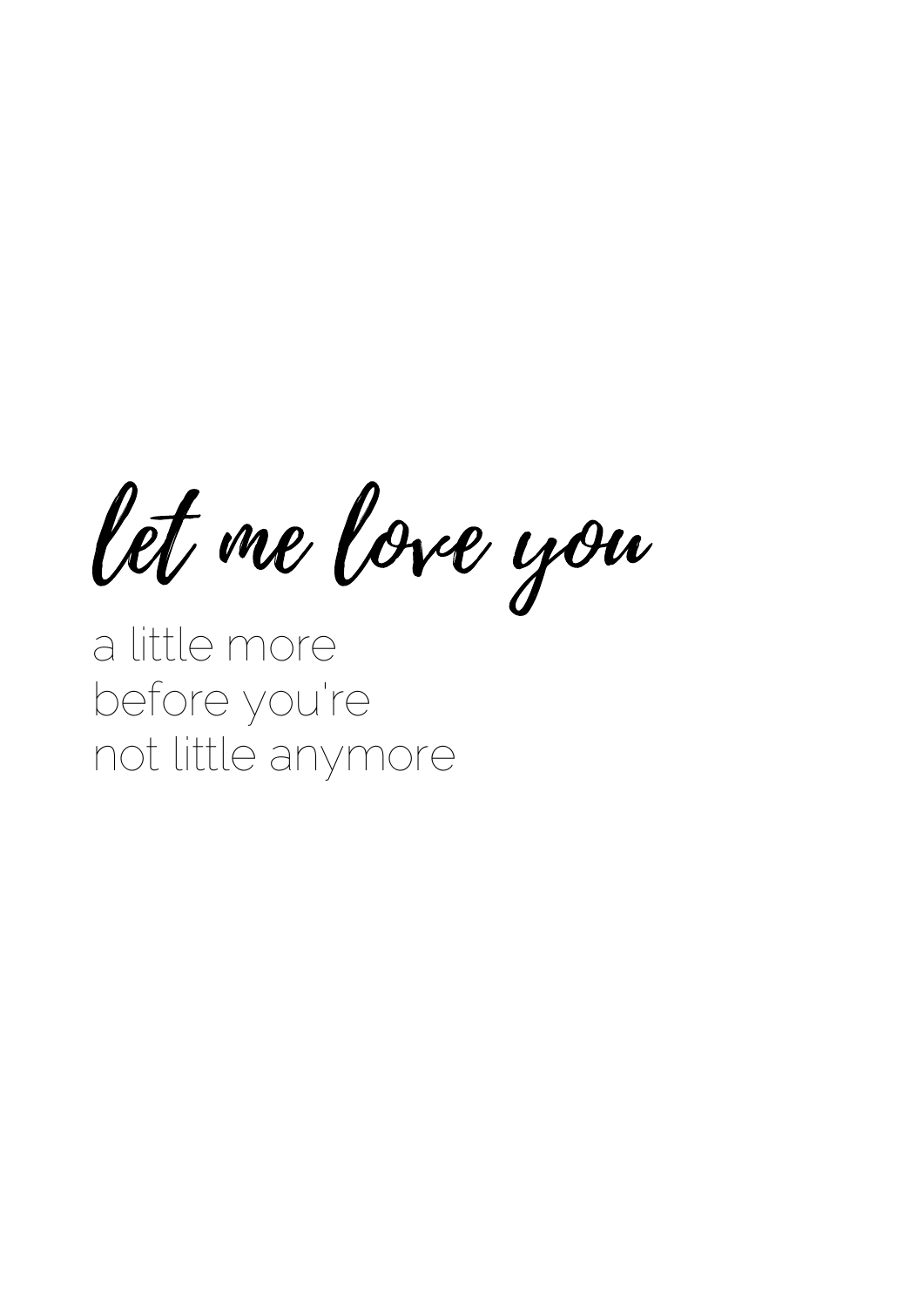there are 2 gifts we should give our children

# roots wings

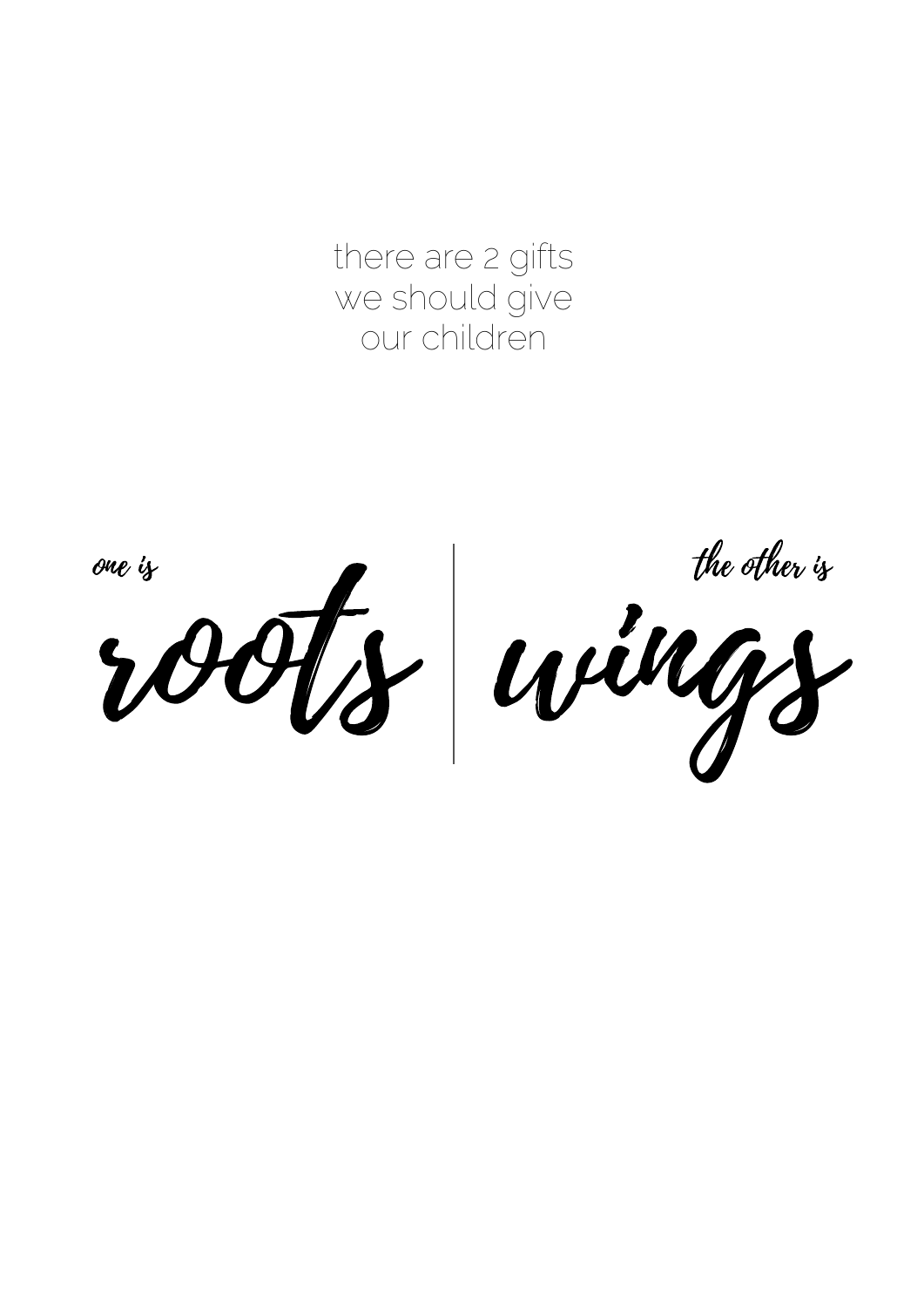may you know my little one you were

wished for longed for prayed for and wanted

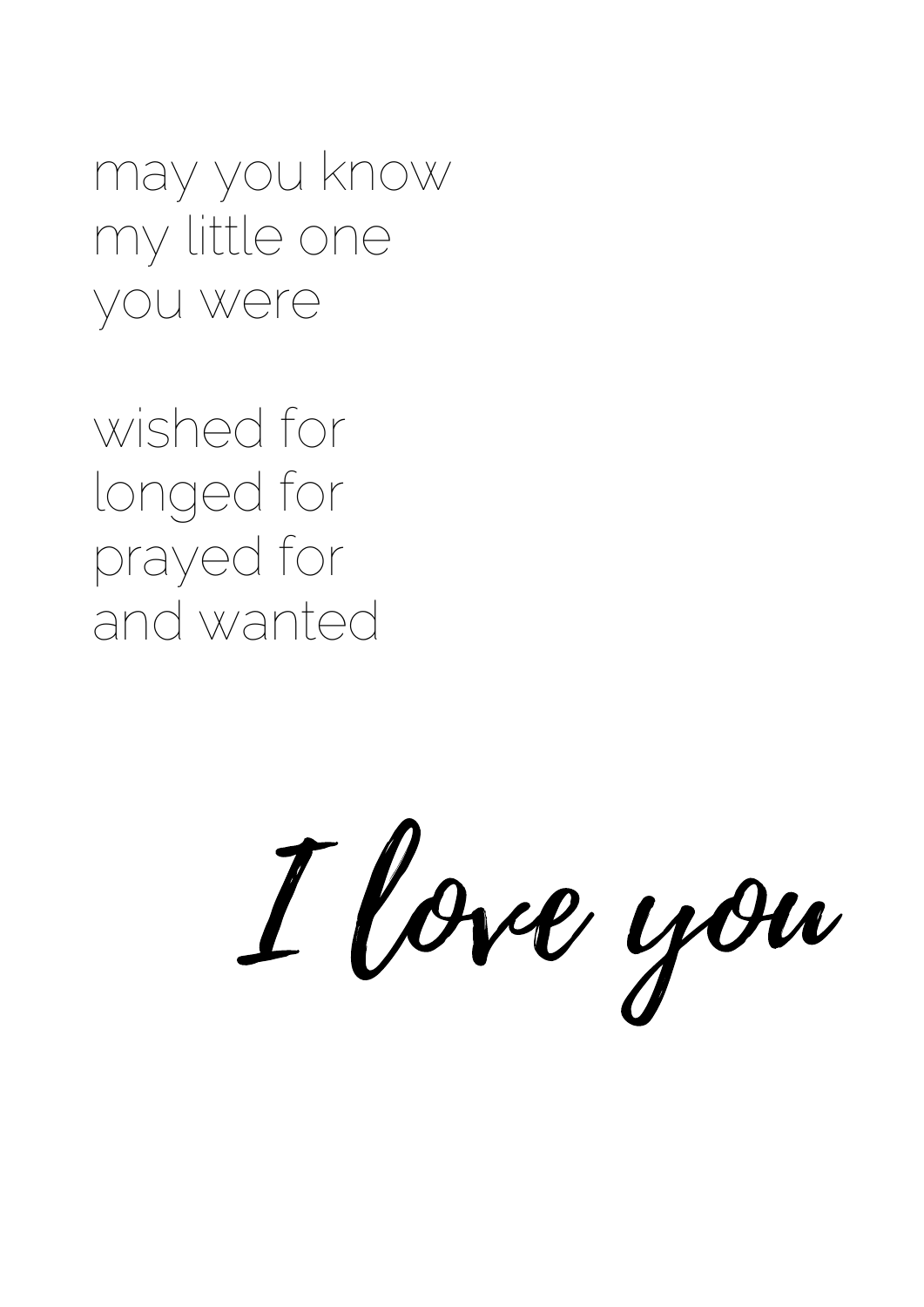





away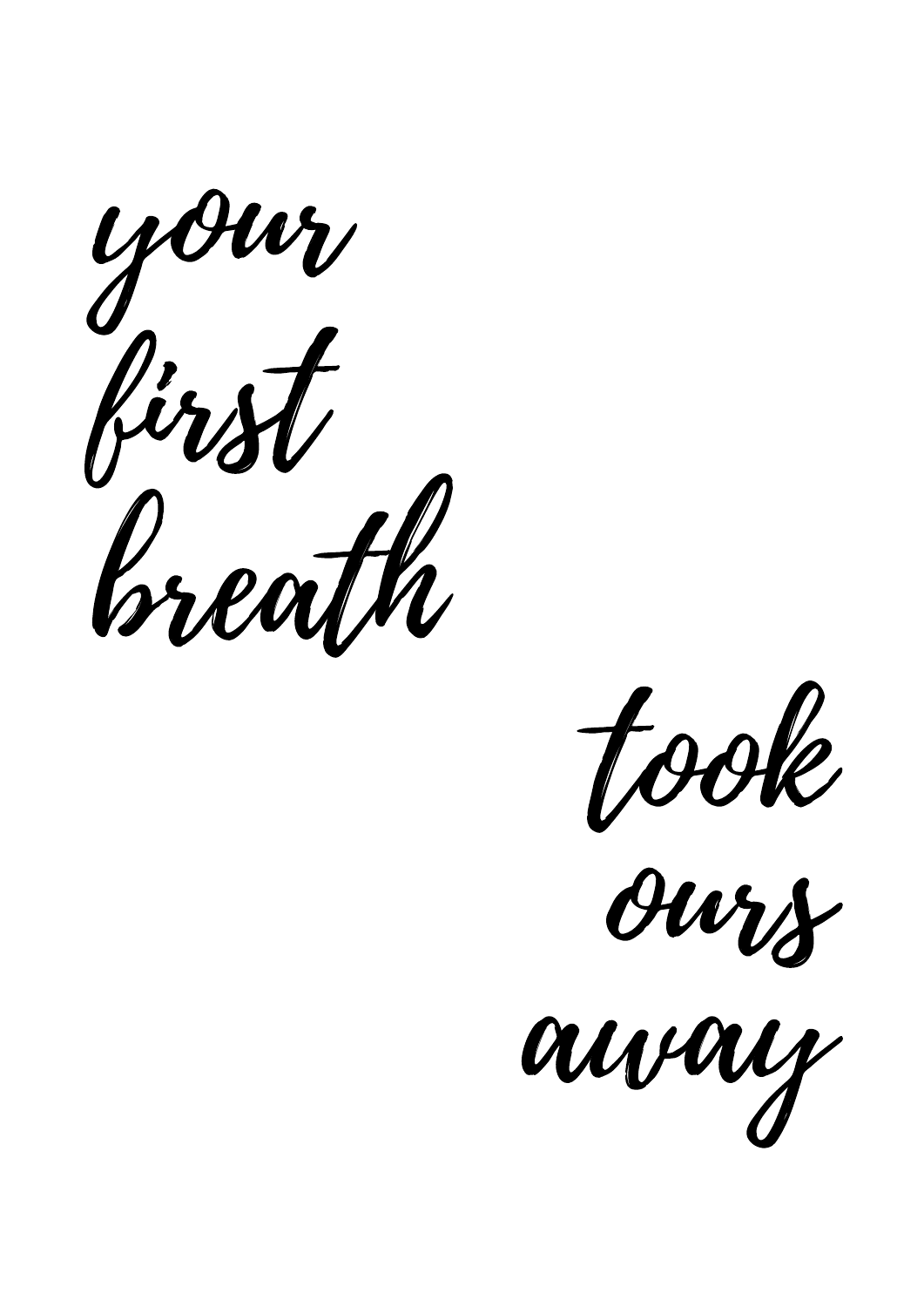

you are more than we ever expected

### and better than we ever imagined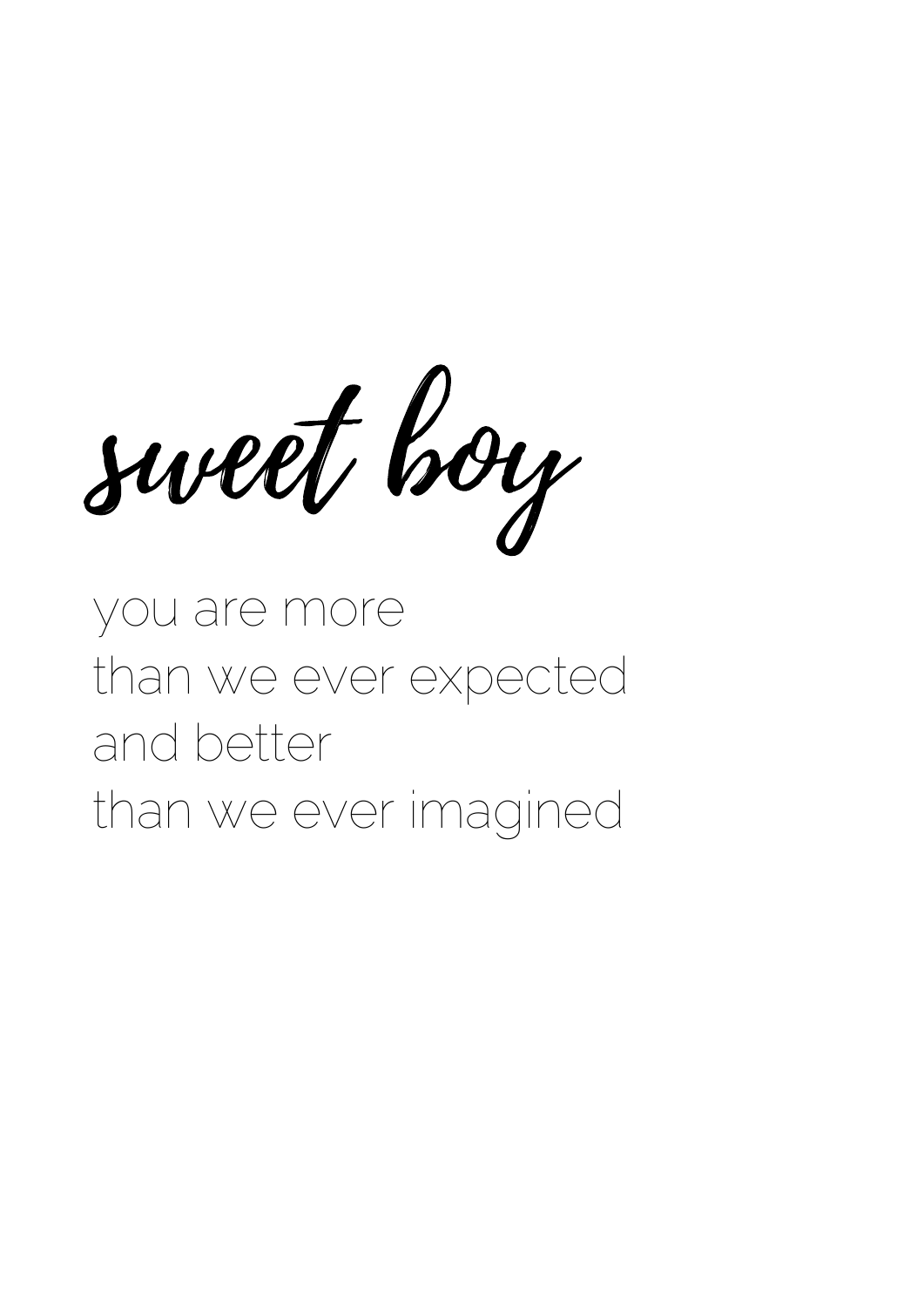

you are more nan we ever expect

### and better than we ever imagined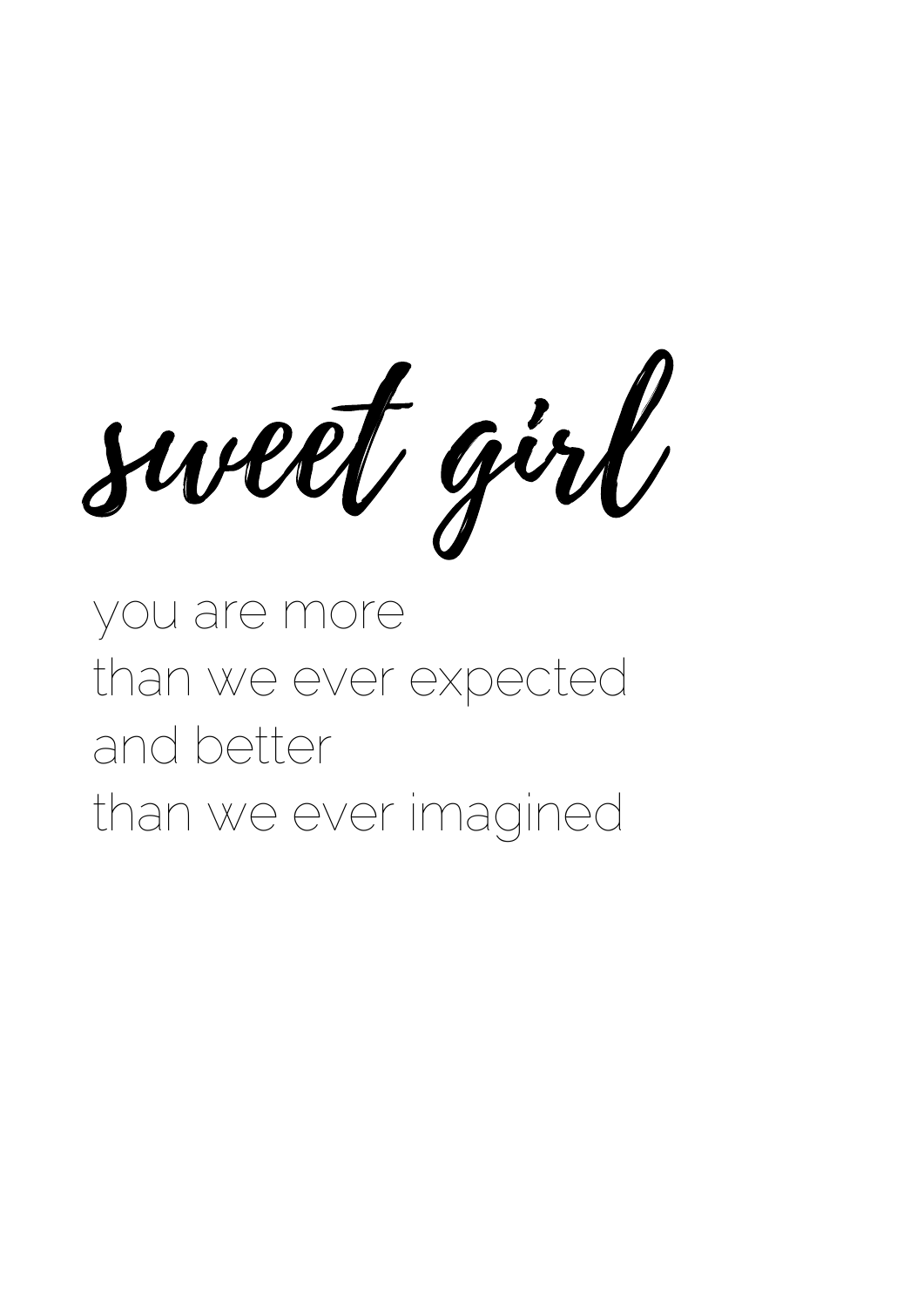such <sup>a</sup> big miracle in such a small boy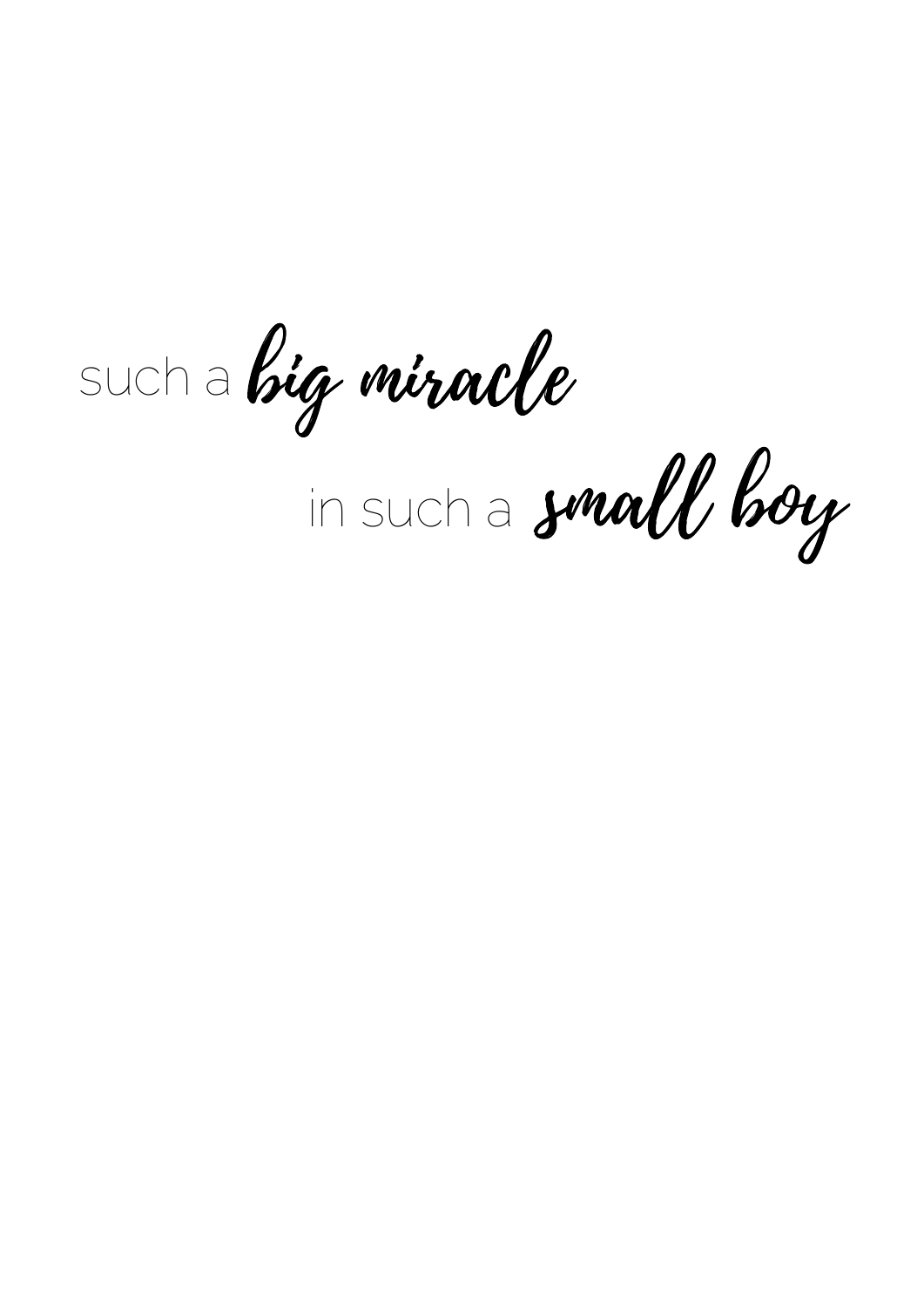such <sup>a</sup> big miracle in such a small girl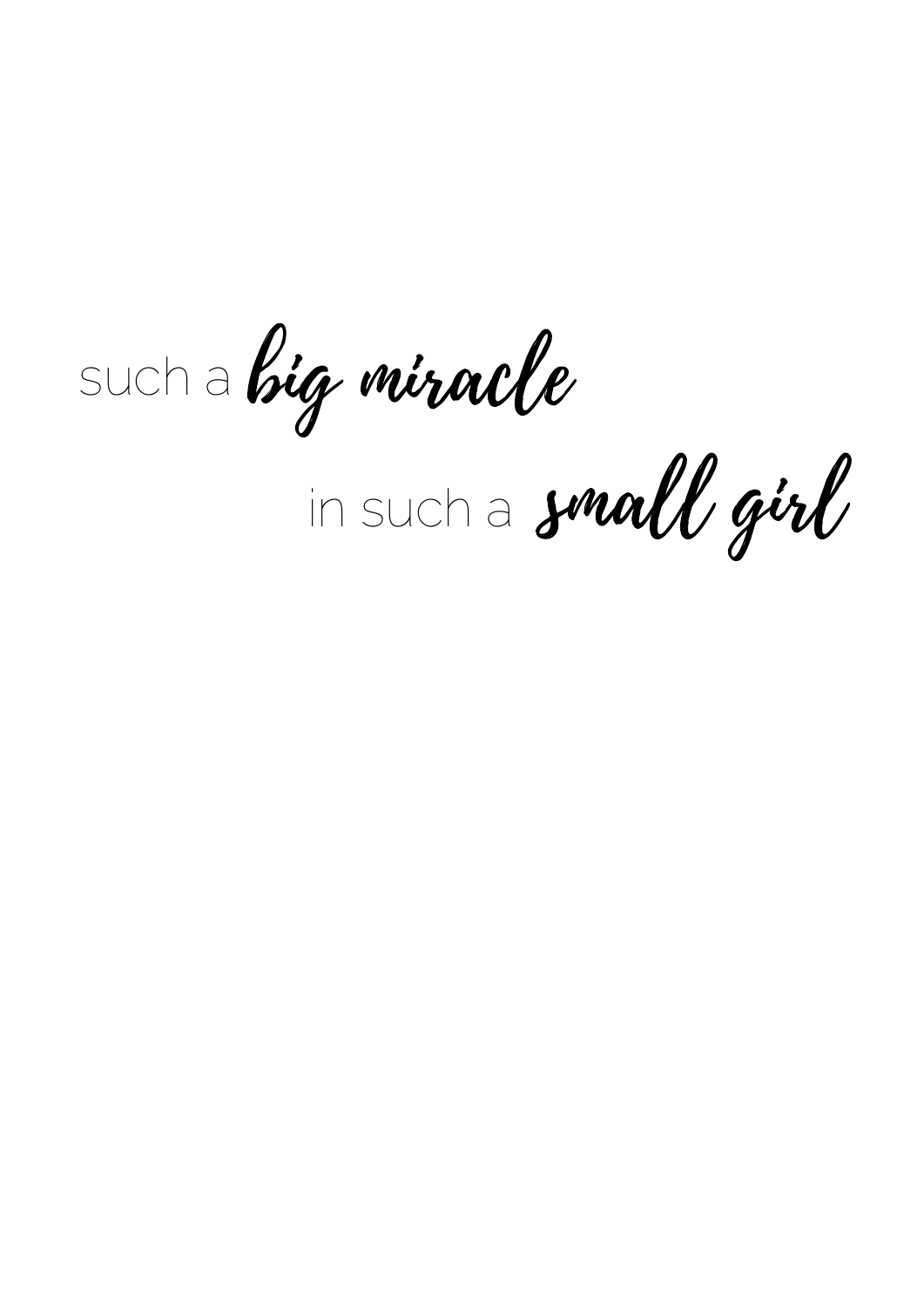

in one tiny face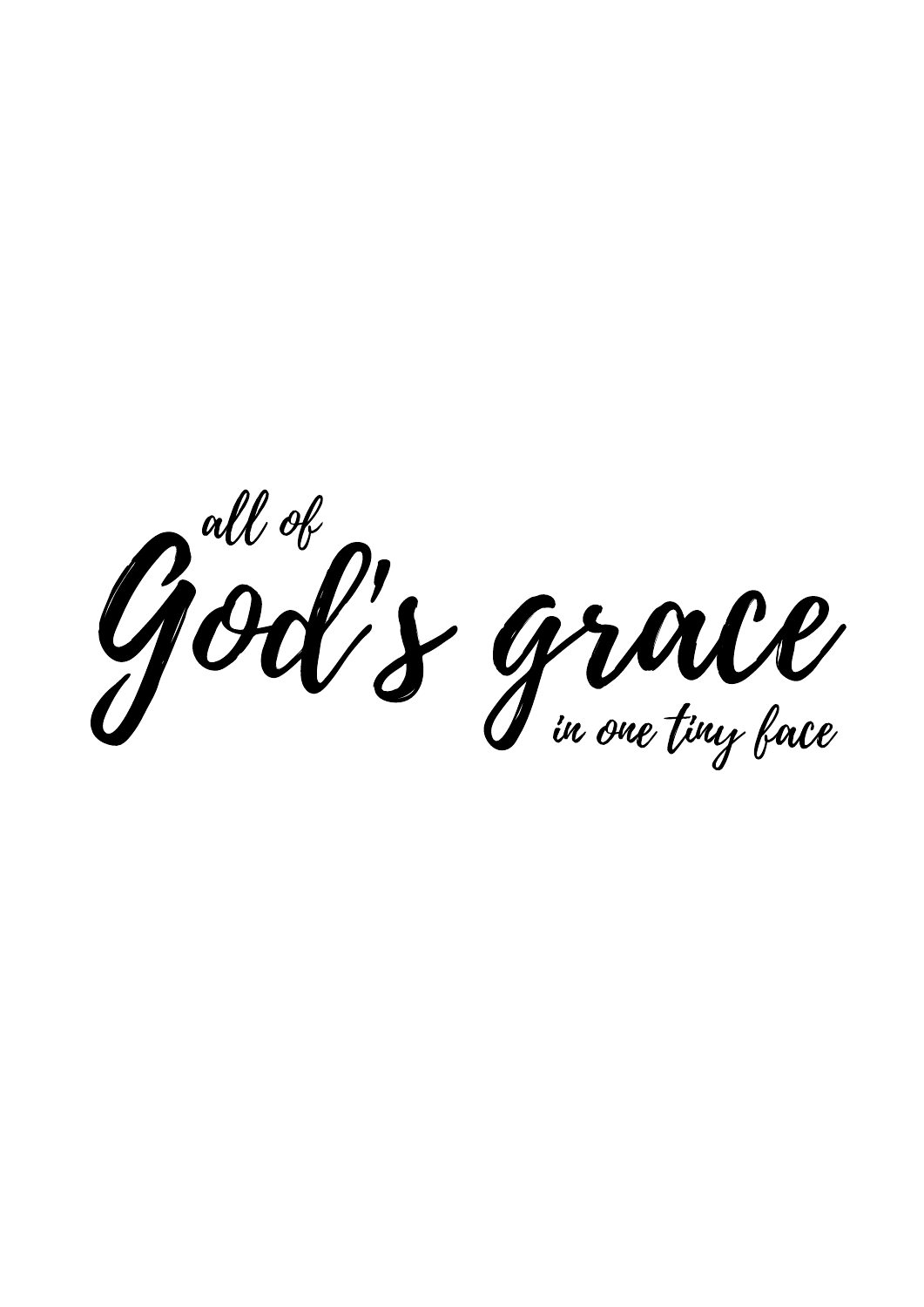you are loved

for the boy you are the man you will become and the precious son you will always be